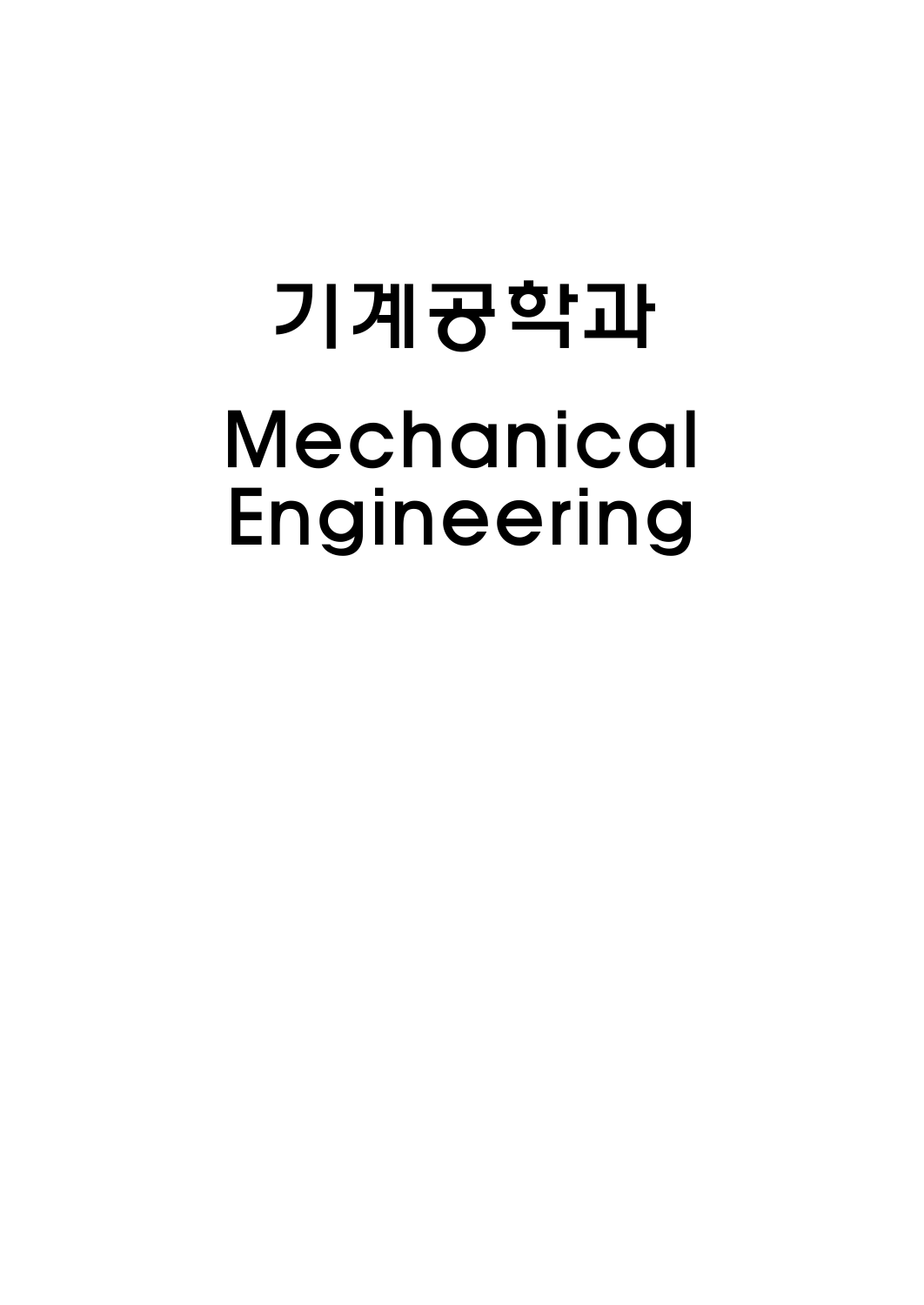| Robotics and Rehabilitation Engineering<br>로봇 및 재활공학 |                                                                                                                                                                                                                                                                                                                                                                                                                                                                                           |
|------------------------------------------------------|-------------------------------------------------------------------------------------------------------------------------------------------------------------------------------------------------------------------------------------------------------------------------------------------------------------------------------------------------------------------------------------------------------------------------------------------------------------------------------------------|
| (Prof. Sang Hoon Kang, 강상훈 교수)                       |                                                                                                                                                                                                                                                                                                                                                                                                                                                                                           |
| 수행 직무<br>Performance<br>of duty                      | - 재활 로봇 혹은 신경역학 (Neuromechanics) 등의 연구<br>(피험자 대상 연구 포함)<br>- Conducting research on subjects with rehabilitation robots                                                                                                                                                                                                                                                                                                                                                                  |
| 필요지식<br>Required<br>Knowledge                        | - 이공학 등 로봇공학, 재활공학 또는 신경역학(neuromechanics)과 연관된 분야의<br>박사 학위 소지자<br>- Ph.D. degree holders in fields related to rehabilitation engineering such<br>as science and engineering                                                                                                                                                                                                                                                                                                             |
| 필요기술<br>Required<br><b>Skills</b>                    | - 재활 로봇 및 피험자 대상 연구 관련 기술<br>- Research-related technology for rehabilitation robots and/or<br>neuromechanics, including tests with subjects                                                                                                                                                                                                                                                                                                                                              |
| 직무수행<br>태<br>- 도<br>Required<br>Attitude             | - 적극적 협업 및 문제 해결 자세, 책임감 및 안전 의식 고취의 업무 자세,<br>논리적이고 분석적인 사고 및 객관적 자세, 조직문화를 이해하고 적극적으로<br>조직에 융화되고 적응하려는 노력과 태도, 연구실 멤버와의 공조를 통한 협력심<br>및 배려심<br>- Active attitude for collaboration and problem solving, Logical and<br>analytical thinking and objective attitude, Efforts and attitudes to<br>understand the organizational culture and to actively integrate and adapt<br>to the organization, Cooperation and consideration through collaboration<br>with other laboratory members) |
| 필요역량<br>Required<br>Competence                       | - 의사소통 능력, 수학적/논리적 사고 능력, 문제 해결 능력, 시간 및 자원관리<br>능력, 영어능력<br>- Communication skills, Mathematical/Logical thinking, Problem solving,<br>Time and resource management, Proficiency in English                                                                                                                                                                                                                                                                                              |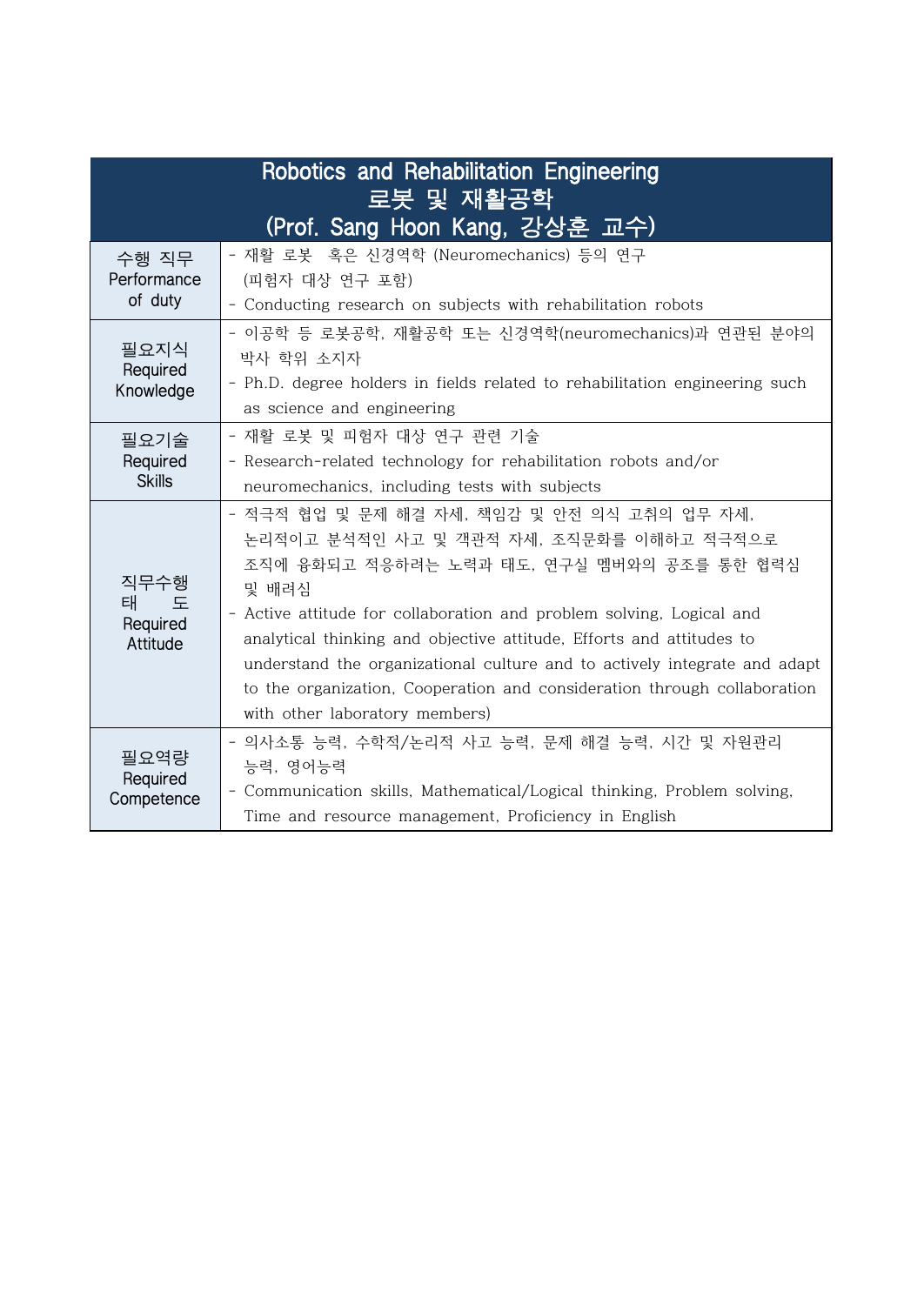| <b>Computational Mechanics</b><br><u>다물리 견실 위상최적설계</u><br>(Prof. Hayoung Chung, 정하영 교수) |                                                                                                                                                                                                                                                      |
|-----------------------------------------------------------------------------------------|------------------------------------------------------------------------------------------------------------------------------------------------------------------------------------------------------------------------------------------------------|
| 수행 직무<br>Performance<br>of duty                                                         | - 다물리 위상 최적 설계 프레임워크 확장 및 구조 최적화 수행<br>- Extension of topology optimization method considering multiphysics and<br>carrying out structural optimization                                                                                              |
| 필요지식<br>Required<br>Knowledge                                                           | - 전산 고체역학 제반에 대한 전문지식 (예: 유한요소 정식화)<br>- 최적 설계 기법에 대한 전공 지식 (예: 민감도해석)<br>- Professional knowledge on computational solid mechanics (e.g., finite<br>element analysis)<br>- Working knowledge on design optimization (e.g., sensitivity analysis)    |
| 필요기술<br>Required<br><b>Skills</b>                                                       | - 프로그래밍에 대한 기초 지식문제 생성 및 근원적 해결 능력<br>- Basic knowledge on programming development                                                                                                                                                                   |
| 직무수행<br>태<br>- 도<br>Required<br>Attitude                                                | - 성실하고 적극적인 문제 해결 자세<br>- 일에 대한 사명감과 책임감<br>- 연구실 멤버와의 공조를 통한 협력심, 배려심 등<br>- Sincere and active attitude for problem solving<br>- Responsibility for work<br>- Cooperation and consideration through collaboration with other<br>laboratory members |
| 필요역량<br>Required<br>Competence                                                          | - 영어 의사 소통 능력<br>- 연구결과의 영문 기술 능력<br>- Communication capability in English<br>- Ability to describe research results in English                                                                                                                      |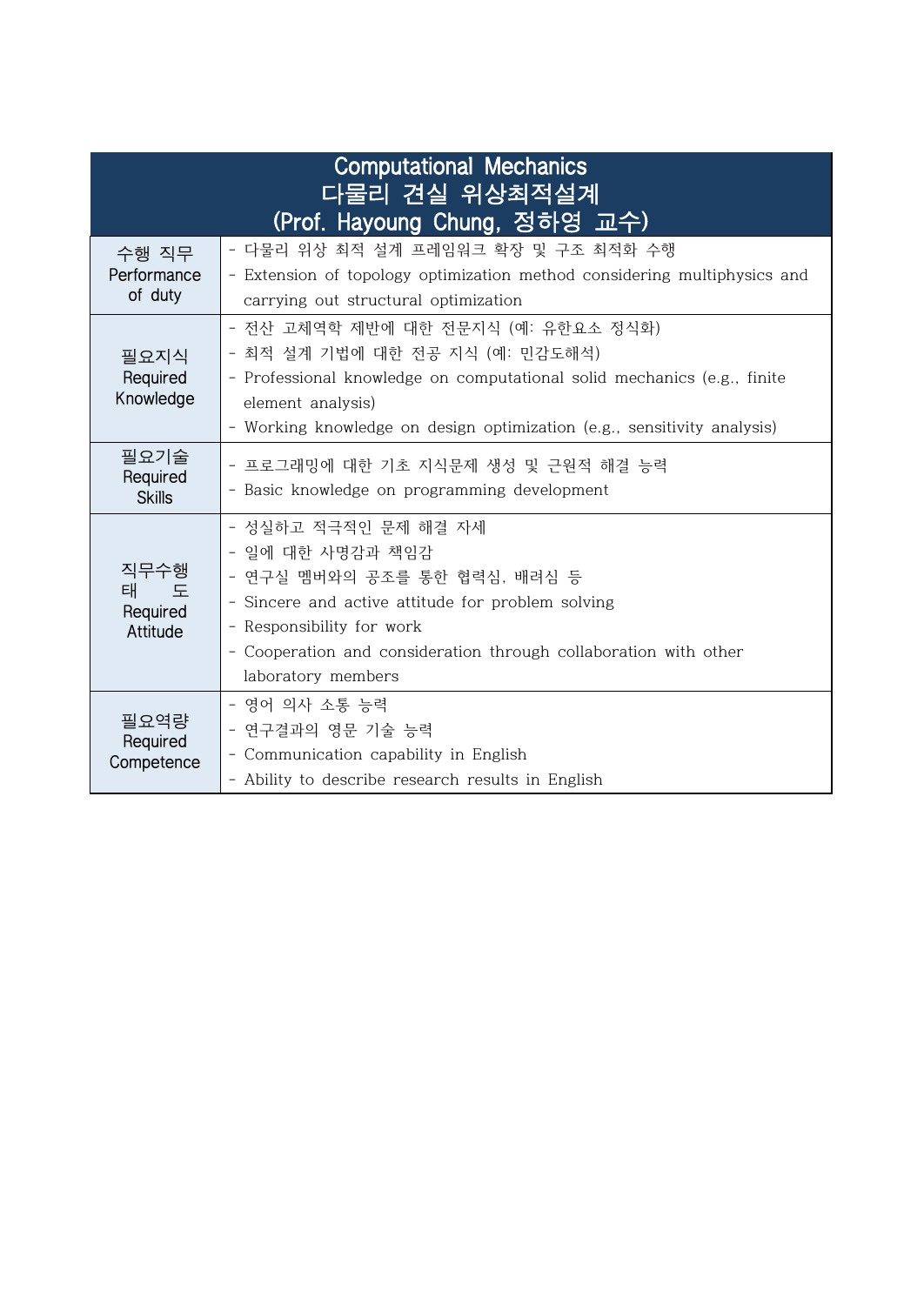| 3D프린팅 연구/기술분야<br>(김남훈 교수)              |                                                                                                                                                                                                                                                      |
|----------------------------------------|------------------------------------------------------------------------------------------------------------------------------------------------------------------------------------------------------------------------------------------------------|
| 수행 직무<br>Performance<br>of duty        | - 3D프린팅 장비운영<br>- 3D프린팅 기업지원 및 사업운영 보조<br>- 3D프린팅 관련 대외행사 관리<br>- Experience in 3D printers operation<br>- 3D printing company support and business operation assistance<br>- 3D printing related external event management                          |
| 필요지식<br>Required<br>Knowledge          | - 3D프린팅 생산 공정<br>- CAD / CAM<br>- Understanding of 3D printing process and production<br>- Skills of 3D modeling tool(CAD/CAM)                                                                                                                       |
| 필요기술<br>Required<br><b>Skills</b>      | - 3D프린팅 운영 및 적용 기술<br>- 문서 작성 및 PPT 자료 작성<br>- 역설계, 3D모델링 등 활용 기술<br>- Required of operating 3D printers and technical support<br>- Writing documents and writing PPT materials<br>- Required of reverse engineering and 3D modeling                 |
| 직무수행<br>태<br>도<br>Required<br>Attitude | - 성실하고 적극적인 문제 해결 자세<br>- 일에 대한 사명감과 책임감<br>- 연구실 멤버와의 공조를 통한 협력심, 배려심 등<br>- Sincere and active attitude for problem solving<br>- Responsibility for work<br>- Cooperation and consideration through collaboration with other<br>laboratory members |
| 필요역량<br>Required<br>Competence         | - 의사소통 능력, 수학적/논리적 사고 능력, 문제 해결 능력, 시간 및 자원관리<br>능력, 영어 능력, 협업 능력<br>- Communication, Mathematical/Logical Thinking, Problem Solving, Time<br>and Resource Management, Proficiency in English                                                        |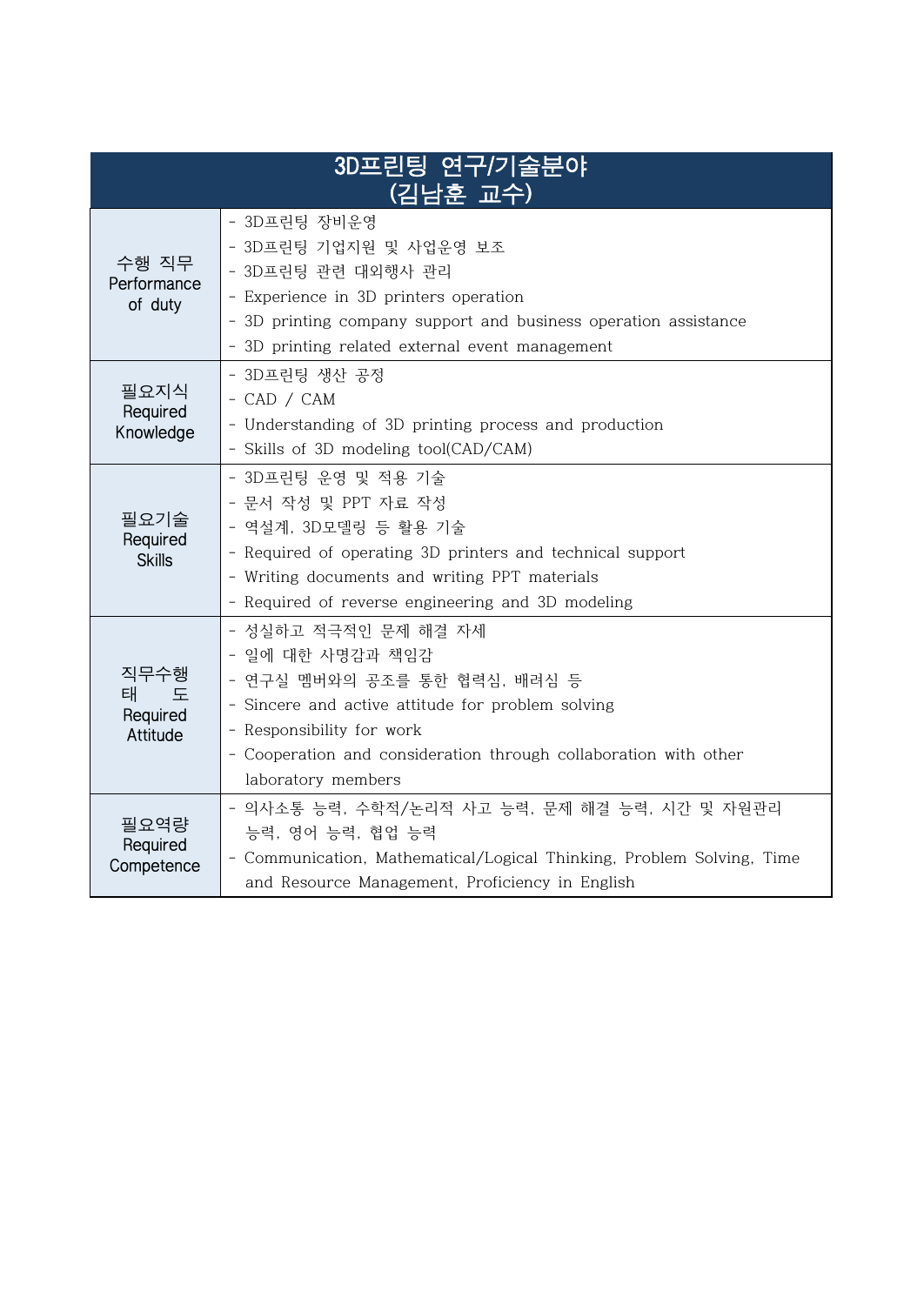| <b>Elastic Metamerials</b><br>탄성 메타물질<br>(Prof. Joo Hwan Oh, 오주환 교수) |                                                                                                                                                                                                     |
|----------------------------------------------------------------------|-----------------------------------------------------------------------------------------------------------------------------------------------------------------------------------------------------|
| 수행 직무<br>Performance<br>of duty                                      | 탄성 메타물질 관련 시스템 제안, 해석 및 검증<br>Elastic metamaterials based system design, analysis and validation                                                                                                    |
| 필요지식<br>Required<br>Knowledge                                        | 탄성과 메타물질 관련 연구 경험자 우대<br>Elastic waves and Metamaterials theories                                                                                                                                   |
| 필요기술<br>Required<br><b>Skills</b>                                    | 탄성과 해석 기술, 메타물질 시뮬레이션 기술<br>Analysis techniques for elastic waves and metamaterials                                                                                                                 |
| 직무수행<br>태 도<br>Required<br>Attitude                                  | - 연구실 멤버와 원활히 지낼 수 있는 사회성<br>- 새로운 연구 주제를 제시할 수 있는 창의성<br>- 주어진 주제에 대한 책임감<br>- Cooperation with other lab. members<br>- Creativity to propose new research topics<br>- Responsibility for research |
| 필요역량<br>Required<br>Competence                                       | 영어 논문 작성 가능할 정도의 영어 능력<br>English skill enough to write SCI journals                                                                                                                                |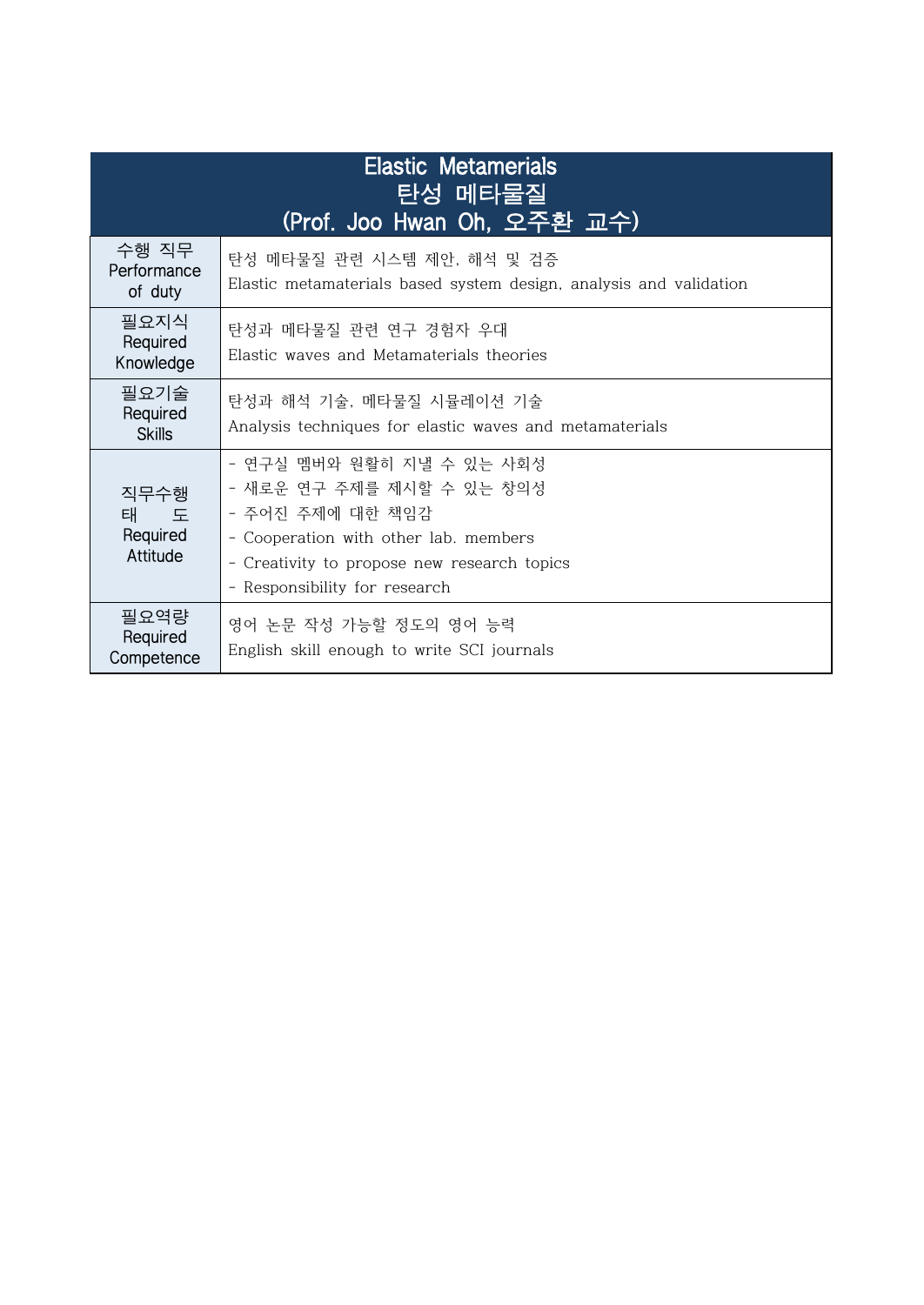| 기계/전자 공학 분야<br>(손흥선 교수)             |                                                                                                          |
|-------------------------------------|----------------------------------------------------------------------------------------------------------|
| 수행 직무<br>Performance<br>of duty     | UNIST 미래모빌리티연구센터 사업 실무                                                                                   |
| 필요지식<br>Required<br>Knowledge       | - 전공 및 학력 무관<br>- 국책과제 수행 유경험자 우대                                                                        |
| 필요기술<br>Required<br><b>Skills</b>   | 국책과제 수행 유경험자로서 자동차 분야 사업 수행                                                                              |
| 직무수행<br>태 도<br>Required<br>Attitude | - 성실하고 적극적인 문제 해결 자세<br>- 일에 대한 사명감과 책임감<br>- 연구센터 멤버와의 공조를 통한 협력심, 배려심 등                                |
| 필요역량<br>Required<br>Competence      | - 우수한 커뮤니케이션 역량 보유자<br>- 디자인·설계 경력 2년 이상<br>- 국책과제 수행 유경험자<br>- 문서작성 가능한자 (MS Office, 아래한글 등)<br>- 자차보유자 |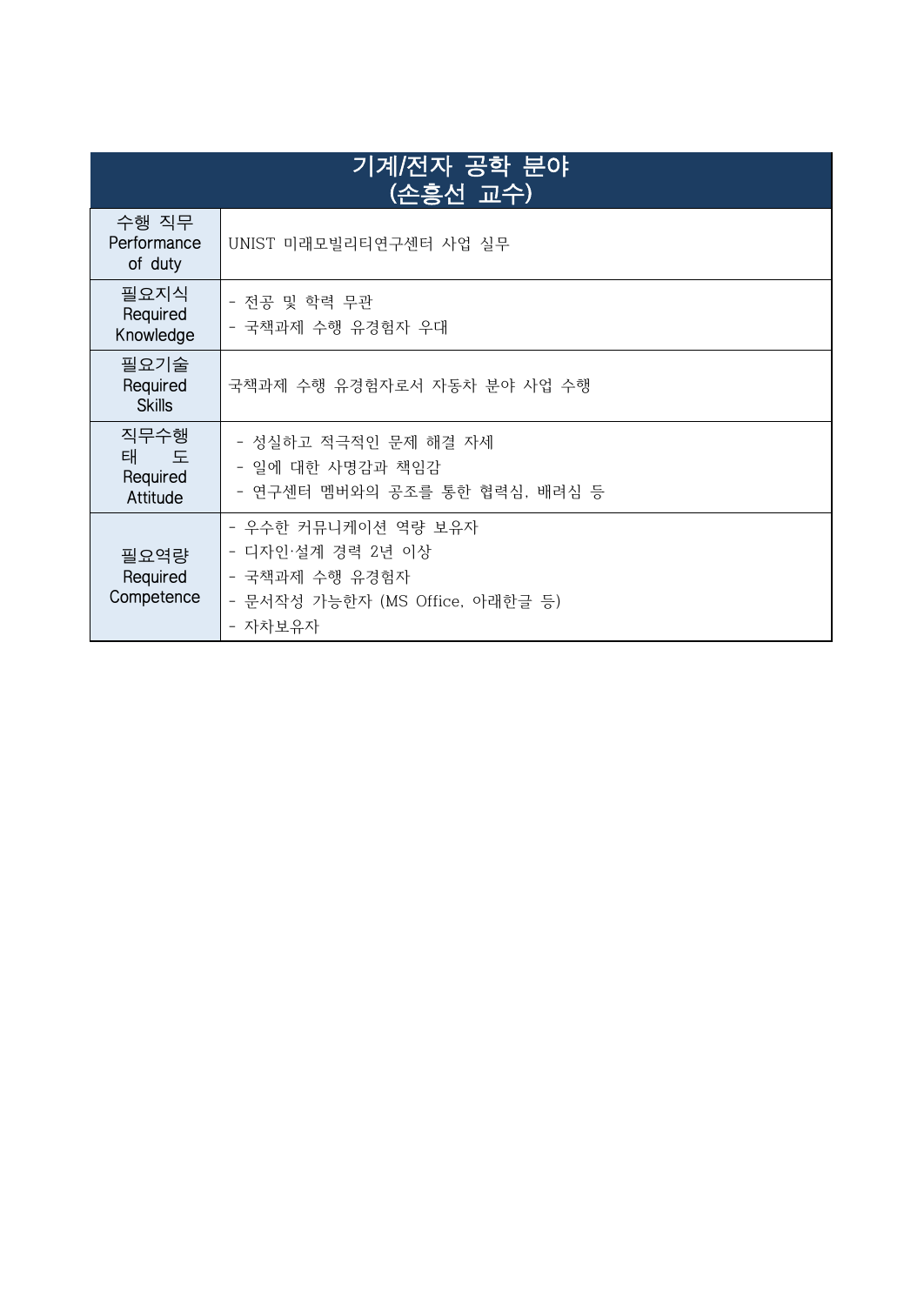#### 도시환경공학과 Urban and Environmental Engineering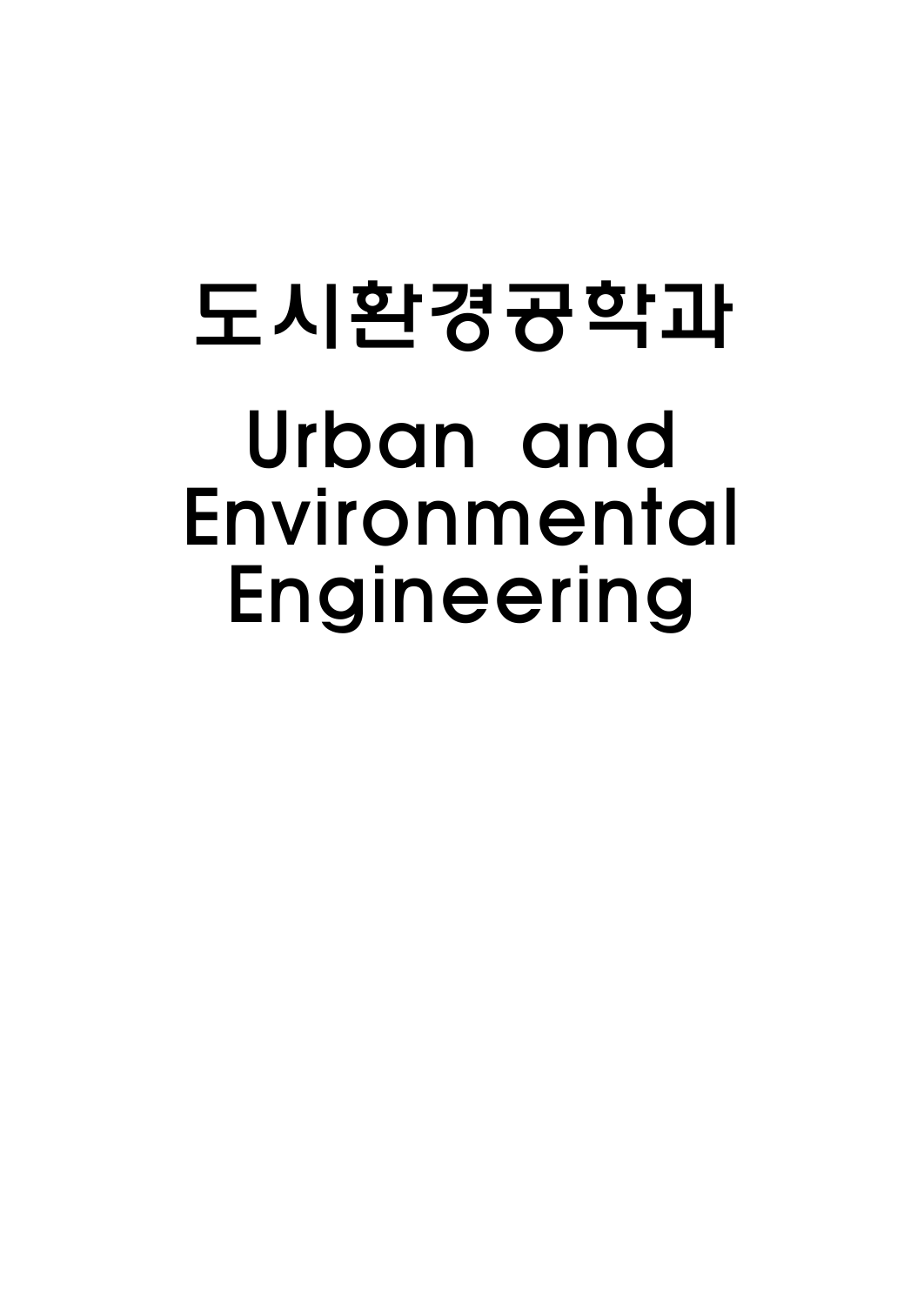| 생물전기화학시스템<br>(이창수 교수)               |                                                                                                                                                                                                                                                      |
|-------------------------------------|------------------------------------------------------------------------------------------------------------------------------------------------------------------------------------------------------------------------------------------------------|
| 수행 직무<br>Performance<br>of duty     | - 수처리 및 인공지능 연구 가능자<br>- Water Treatment and Artificial Intelligence                                                                                                                                                                                 |
| 필요지식<br>Required<br>Knowledge       | - 환경공학 수처리 전공자<br>- Environmental Engineering and water treatment                                                                                                                                                                                    |
| 필요기술<br>Required<br><b>Skills</b>   | - 수처리 기술 및 프로그래밍<br>- Water Treatment and Programming                                                                                                                                                                                                |
| 직무수행<br>태 도<br>Required<br>Attitude | - 성실하고 적극적인 문제 해결 자세<br>- 일에 대한 사명감과 책임감<br>- 연구실 멤버와의 공조를 통한 협력심, 배려심 등<br>- Sincere and active attitude for problem solving<br>- Responsibility for work<br>- Cooperation and consideration through collaboration with other<br>laboratory members |
| 필요역량<br>Required<br>Competence      | - 수처리 및 인공지능 연구 가능자<br>- Water Treatment and Artificial Intelligence                                                                                                                                                                                 |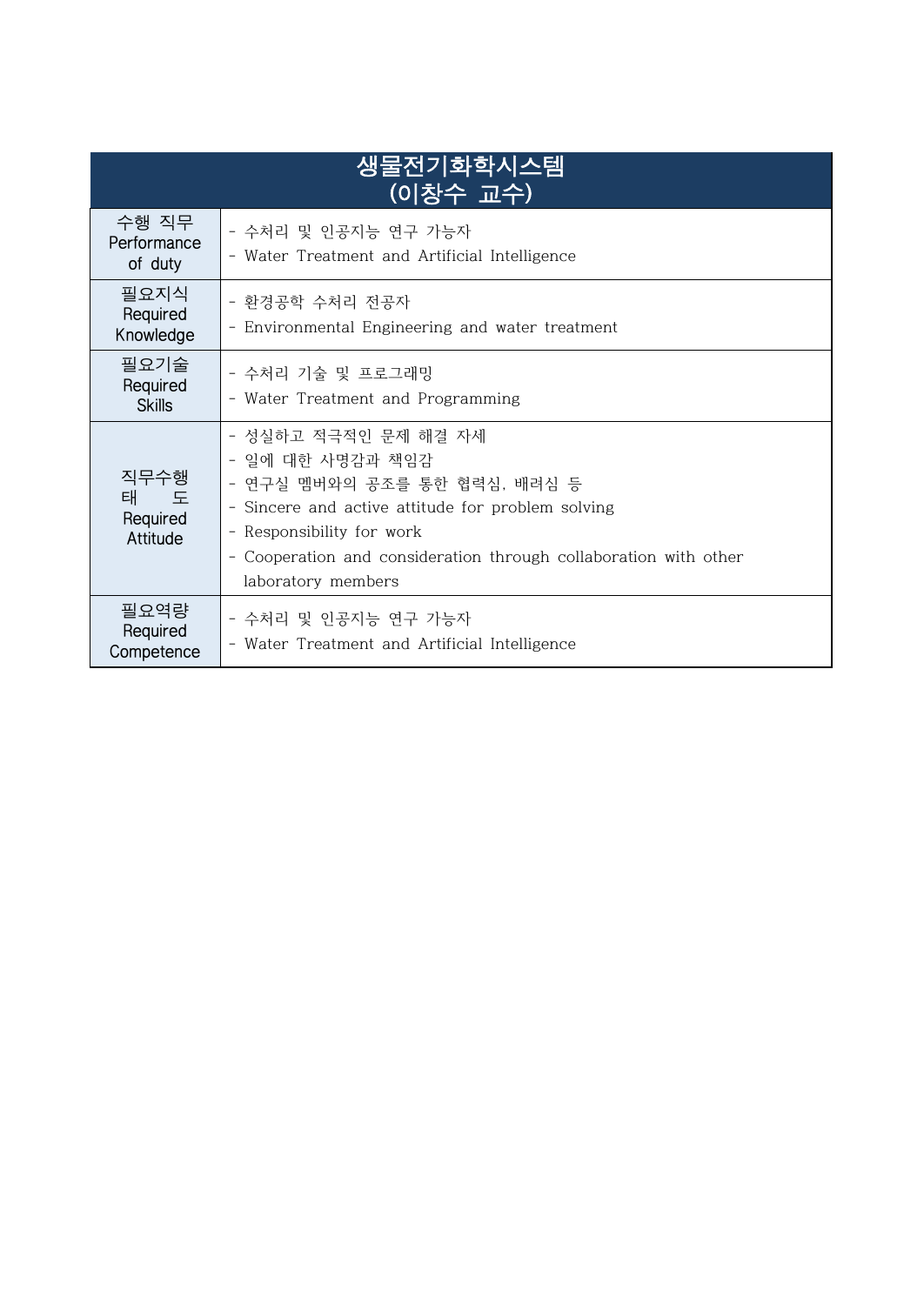## 신소재공학과 Materials Science and Engineering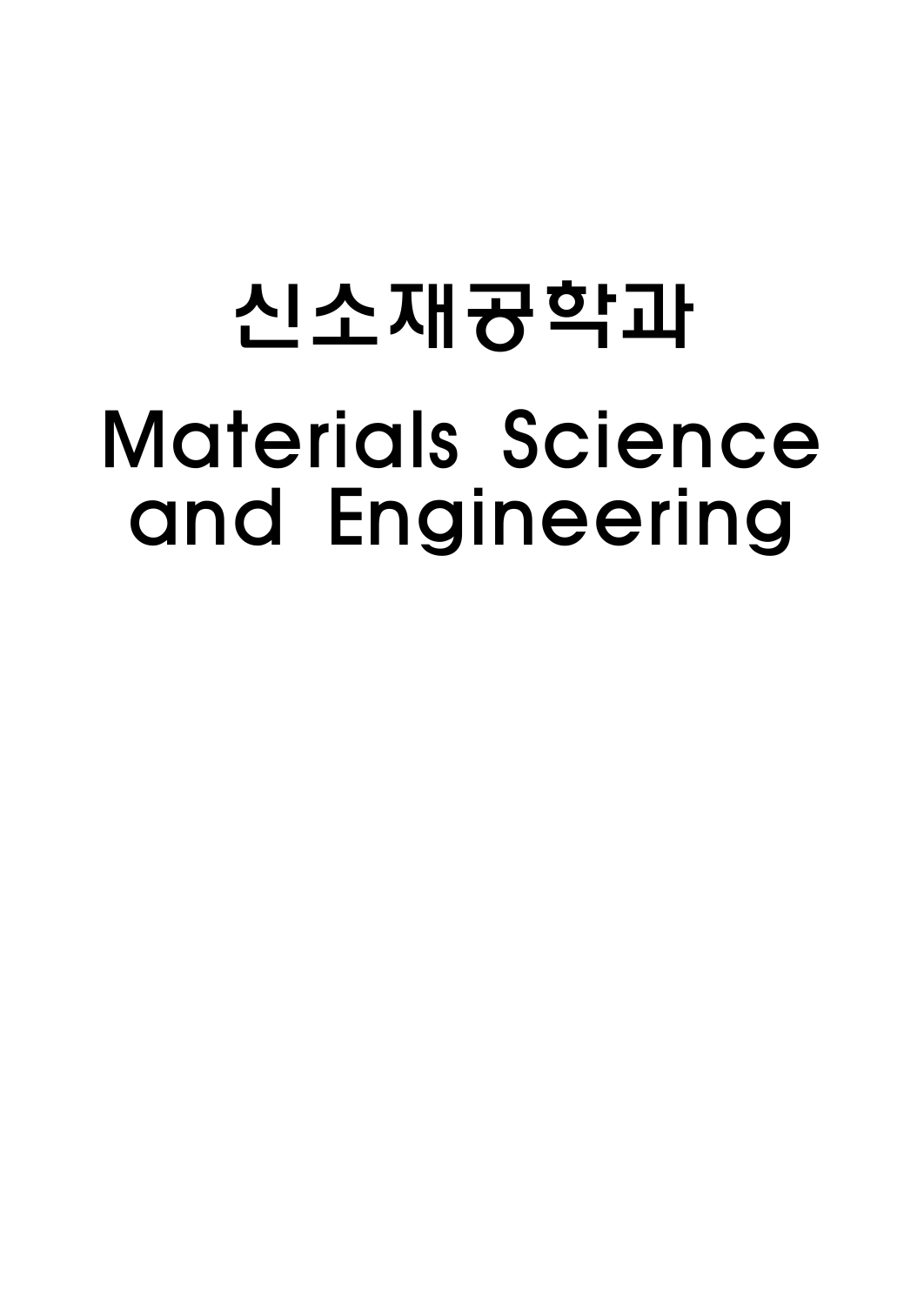| Thermoelectric materials and devices<br>(Prof. Jae Sung Son, 손재성 교수) |                                                                                                                                                                                                                                                                            |
|----------------------------------------------------------------------|----------------------------------------------------------------------------------------------------------------------------------------------------------------------------------------------------------------------------------------------------------------------------|
| 수행 직무<br>Performance<br>of duty                                      | - 고효율 열전 소재 개발을 위한 원천 공정 기술 연구 활동<br>- Research on process technology for the development of high-efficiency<br>thermoelectric materials                                                                                                                                   |
| 필요지식<br>Required<br>Knowledge                                        | - 재료공학, 고체 합성, 무기 화학 등<br>- Materials Science / Solid-state synthesis / Inorganic chemistry                                                                                                                                                                                |
| 필요기술<br>Required<br><b>Skills</b>                                    | - 열전 소재 합성 기술<br>- Synthesis of thermoelectric materials                                                                                                                                                                                                                   |
| 직무수행<br>태 도<br>Required<br>Attitude                                  | - 일(연구 및 연구실 안전)에 대한 사명감과 책임감<br>- 연구실 멤버와의 공조를 통한 협력심, 배려심 등<br>- Sincere and active attitude for problem solving<br>- Responsibility for work (research and laboratory safety)<br>- Cooperation and consideration through collaboration with other<br>laboratory members |
| 필요역량<br>Required<br>Competence                                       | - 의사소통 능력, 수학적/논리적 사고 능력, 문제 해결 능력,<br>- 시간 및 자원관리 능력, 영어 능력<br>- Communication, Mathematical/Logical Thinking, Problem Solving,<br>- Time and Resource Management, Proficiency in English                                                                                 |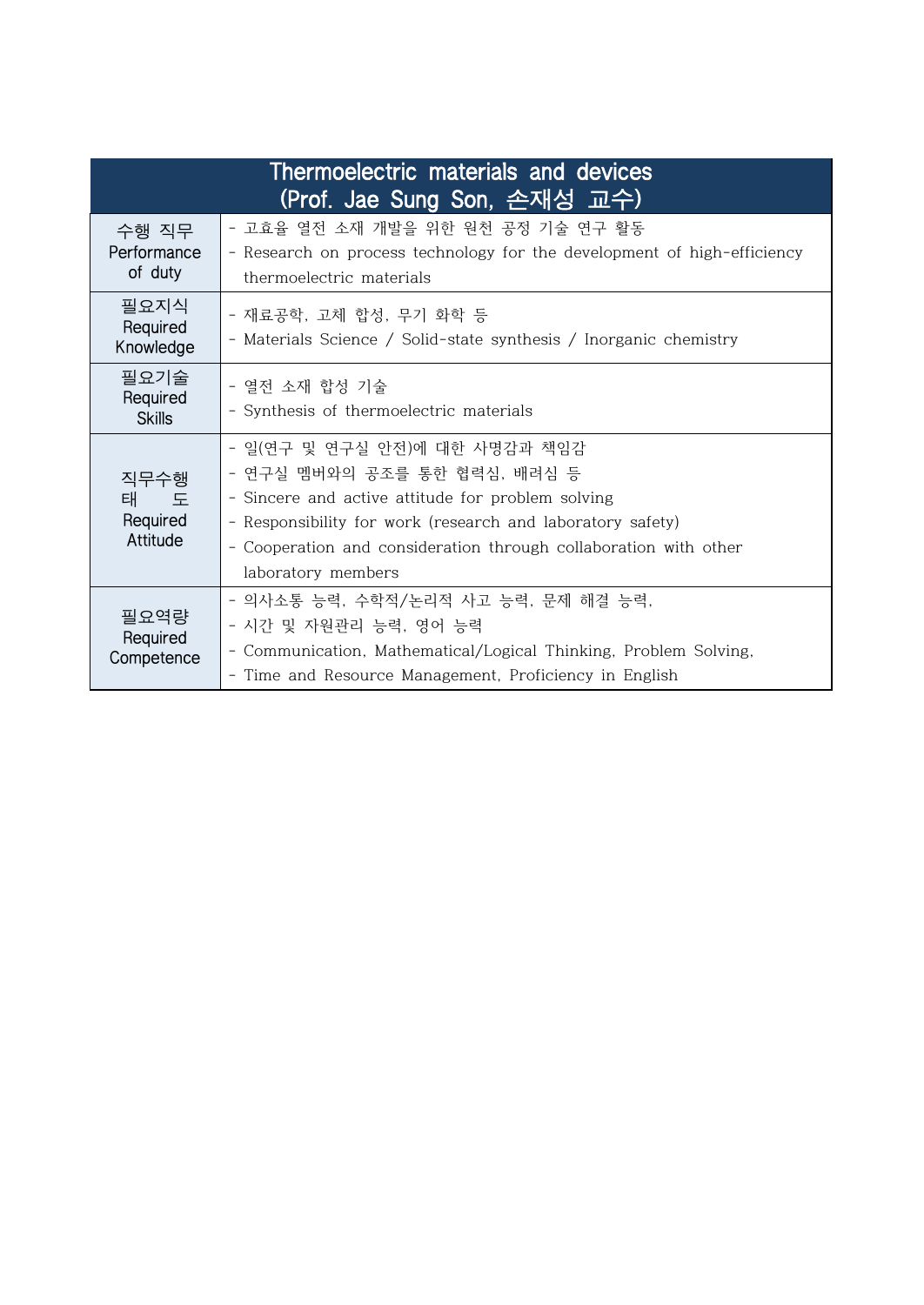#### 에너지화학공학과 Energy and Chemical Engineering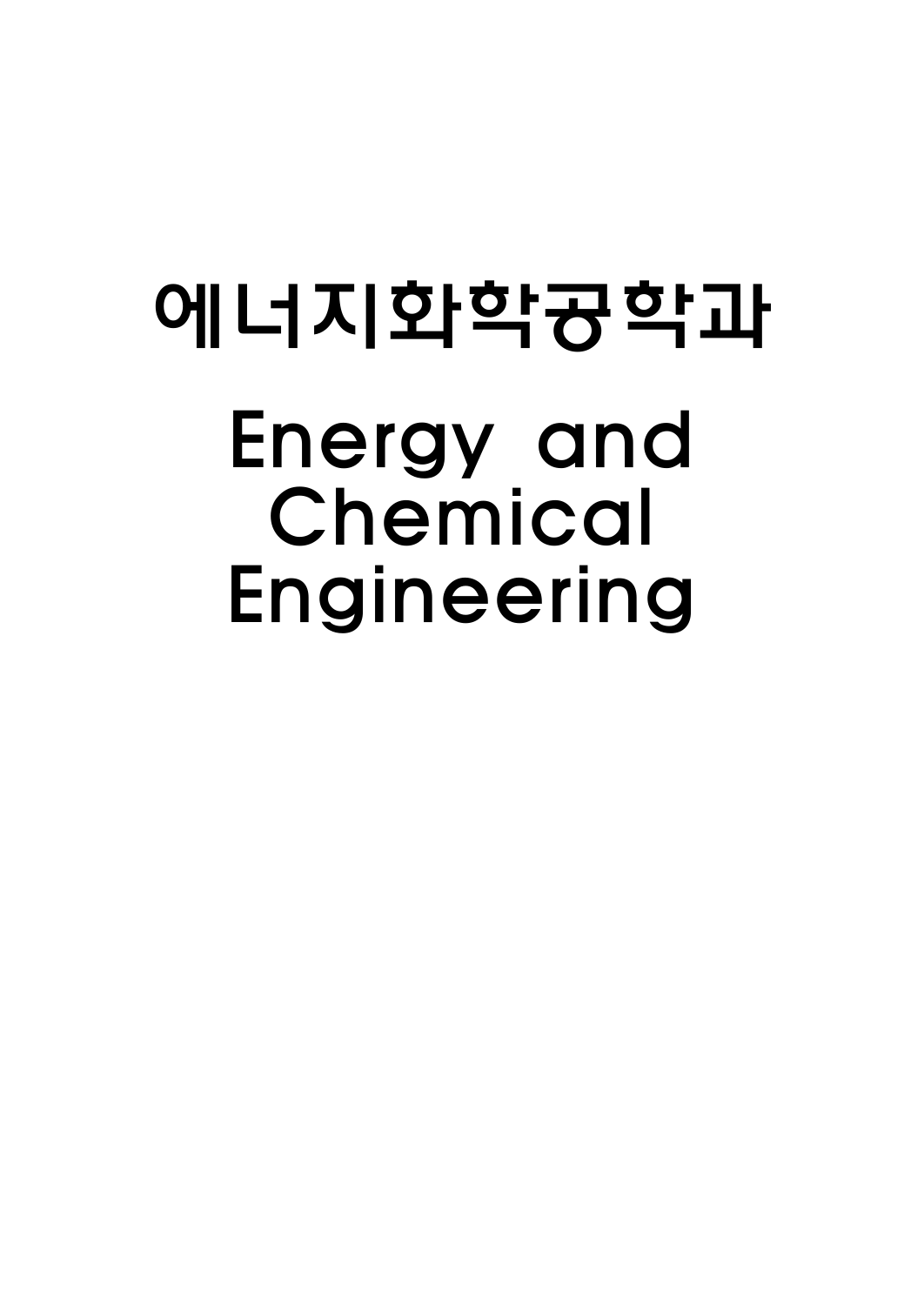| Next-generation solar cells<br>(perovskite solar cells and organic solar cells)<br>차세대 태양전지(페로브스카이트 유기태양전지 및 유기전자소자)<br>(Prof. Changduk Yang, 양창덕 교수) |                                                                                                                                                                                                                                                     |
|-------------------------------------------------------------------------------------------------------------------------------------------------------|-----------------------------------------------------------------------------------------------------------------------------------------------------------------------------------------------------------------------------------------------------|
| 수행 직무                                                                                                                                                 | - 페로브스카이트 태양전지, 유기태양전지, 유기 트렌지스터 소자 제작                                                                                                                                                                                                              |
| Performance                                                                                                                                           | - Fabrication of perovskite solar cells, organic solar cells, and organic                                                                                                                                                                           |
| of duty                                                                                                                                               | flexible transistors.                                                                                                                                                                                                                               |
| 필요지식                                                                                                                                                  | - 화학, 재료과학, 소자 제작기술, 에너지공학 전공자 우대                                                                                                                                                                                                                   |
| Required                                                                                                                                              | - Chemistry, Materials Science, device fabrication, or Energy Engineering                                                                                                                                                                           |
| Knowledge                                                                                                                                             | major                                                                                                                                                                                                                                               |
| 필요기술                                                                                                                                                  | - 페로브스카이트 및 유기 태양 전자소자 제작, 글로브 박스 조작 능력                                                                                                                                                                                                             |
| Required                                                                                                                                              | - Fabrication of perovskite solar cells, organic solar cells, and organic                                                                                                                                                                           |
| <b>Skills</b>                                                                                                                                         | flexible transistors                                                                                                                                                                                                                                |
| 직무수행<br>태 도<br>Required<br>Attitude                                                                                                                   | - 성실하고 적극적인 문제 해결 자세<br>- 일에 대한 사명감과 책임감<br>- 연구실 멤버와의 공조를 통한 협력심, 배려심 등<br>- Sincere and active attitude for problem solving<br>- Responsibility for work<br>- Cooperation and consideration through collaboration with other<br>laboratory member |
| 필요역량<br>Required<br>Competence                                                                                                                        | - 영어 능통자<br>- Fluent in English                                                                                                                                                                                                                     |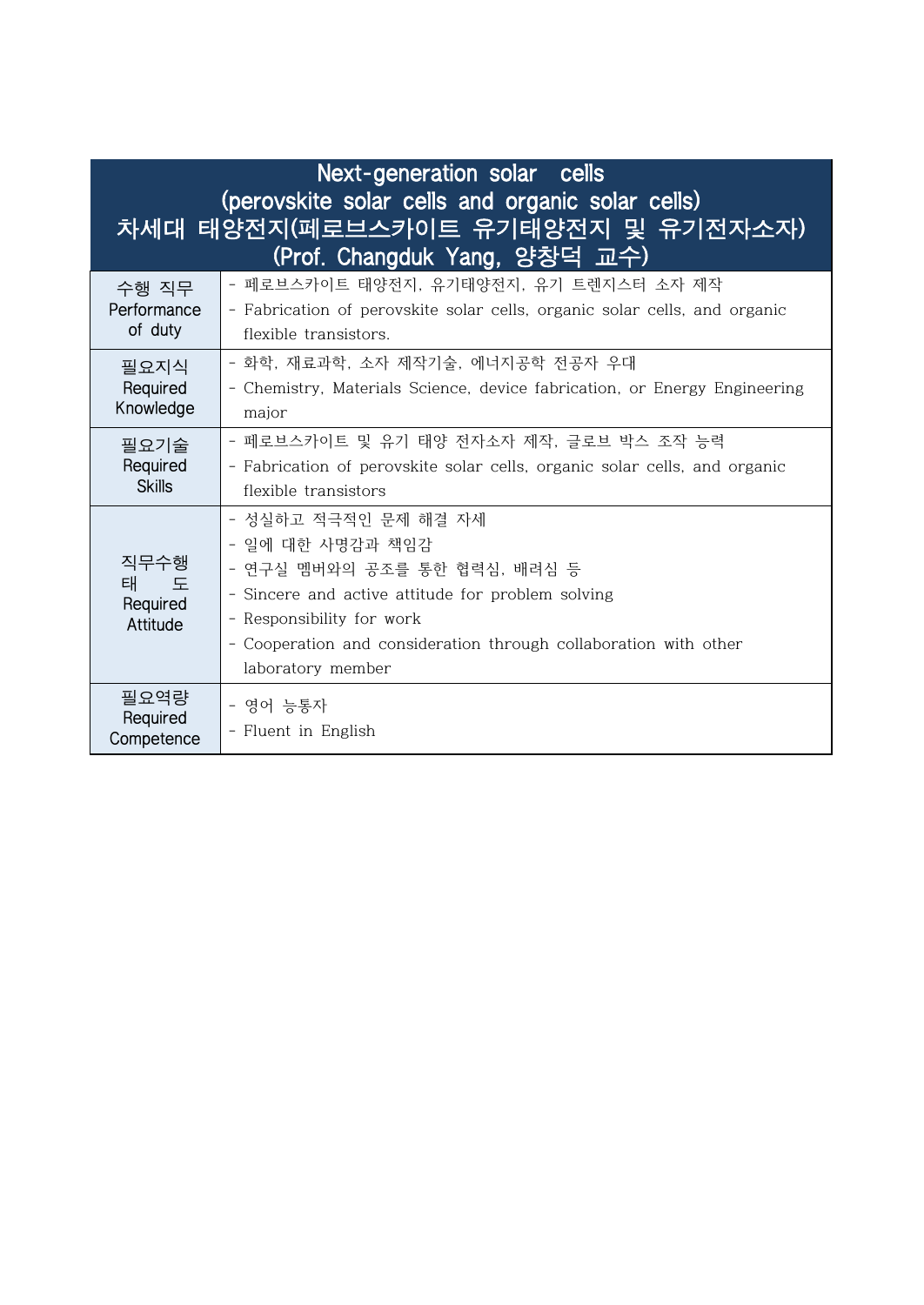| <b>Center for Dimension-Controllable</b><br><b>Organic Framework</b><br>(Prof. Jong-Beom Baek, 백종범 교수) |                                                                                                                                                                                                                                                                                           |  |
|--------------------------------------------------------------------------------------------------------|-------------------------------------------------------------------------------------------------------------------------------------------------------------------------------------------------------------------------------------------------------------------------------------------|--|
| 수행 직무<br>Performance<br>of duty                                                                        | - 유기네트워크 고분자 합성, 분석 및 응용 기술 개발 연구<br>- Research on Analysis and Synthesis of porous organic network polymers                                                                                                                                                                              |  |
| 필요지식<br>Required<br>Knowledge                                                                          | -유기화학/ 고분자공학 / 기기분석 등<br>- Organic Chemistry / Polymer<br>- Enginering / Instrumental analysis                                                                                                                                                                                            |  |
| 필요기술<br>Required<br><b>Skills</b>                                                                      | - 고분자 합성 기술<br>- Polymer Synthesis                                                                                                                                                                                                                                                        |  |
| 직무수행<br>태 도<br>Required<br>Attitude                                                                    | - 성실하고 적극적인 문제 해결 자세<br>- 일(연구 및 연구실 안전)에 대한 사명감과 책임감<br>- 연구실 멤버와의 공조를 통한 협력심, 배려심 등<br>- Sincere and active atitude for problem solving<br>- Responsibilty for work (research and laboratory safety) Coperation and<br>consideration through colaboration with other laboratory members |  |
| 필요역량<br>Required<br>Competence                                                                         | - 의사소통 능력, 수학적/논리적 사고 능력, 문제 해결 능력, 시간 및 자원관리<br>능력, 영어 능력<br>- Communication, Mathematical/Logical Thinking, Problem Solving,<br>Time and Resource Management, Proficiency in English                                                                                                    |  |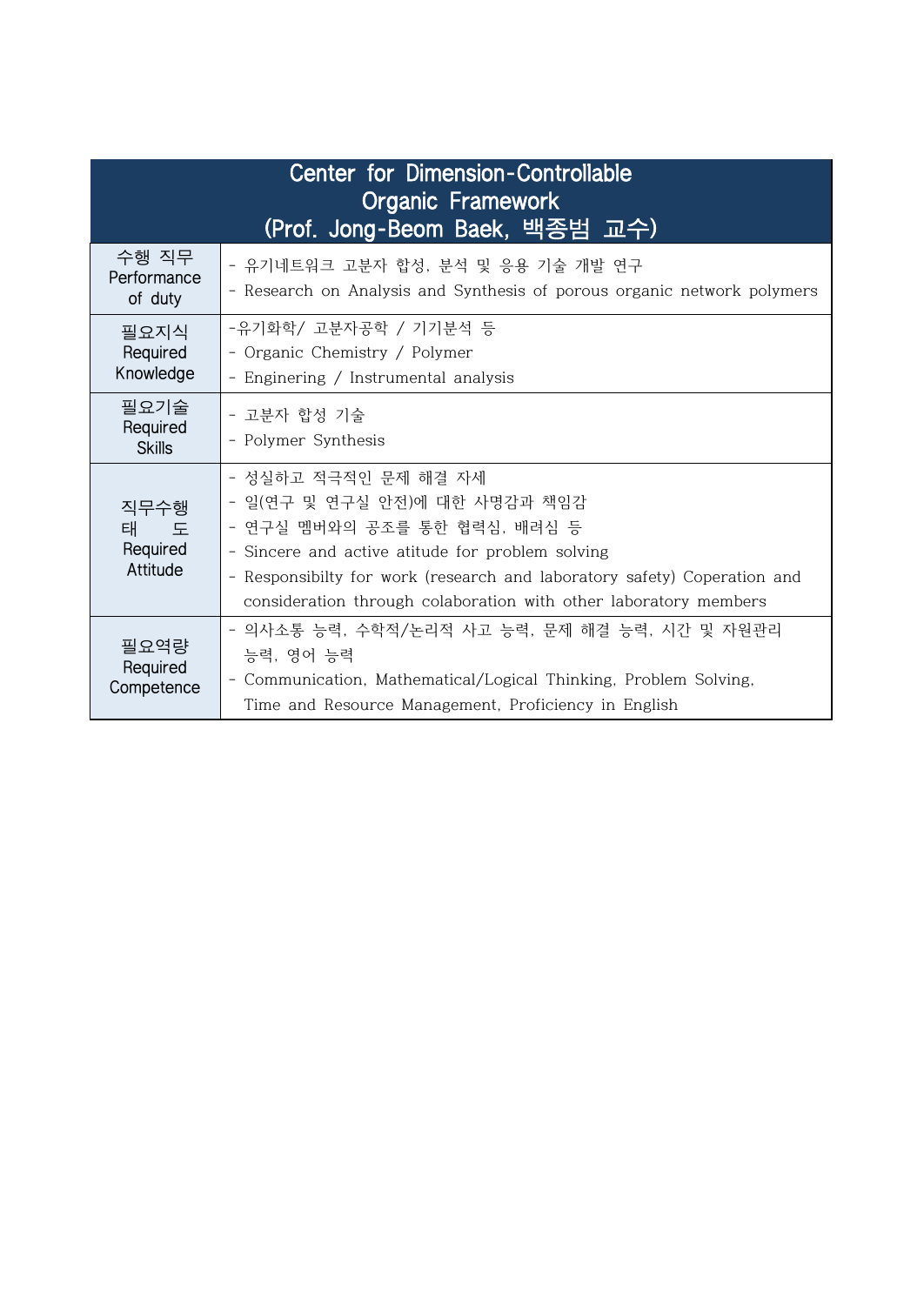| 연구행정<br>(백종범 교수)                    |                                                                                       |
|-------------------------------------|---------------------------------------------------------------------------------------|
| 수행 직무<br>Performance<br>of duty     | 연구과제 관리 및 연구행정 관련 업무                                                                  |
| 필요지식<br>Required<br>Knowledge       | 연구과제 특성 및 사업비 정산 관련 지식                                                                |
| 필요기술<br>Required<br><b>Skills</b>   | 연구행정 및 사무관리                                                                           |
| 직무수행<br>태 도<br>Required<br>Attitude | - 성실하고 적극적인 문제 해결 자세<br>- 일(연구 및 연구실 안전)에 대한 사명감과 책임감<br>- 연구실 멤버와의 공조를 통한 협력심, 배려심 등 |
| 필요역량<br>Required<br>Competence      | 의사소통 능력, 수학적/논리적 사고 능력, 문제 해결 능력,<br>시간 및 자원관리 능력, 영어 능력                              |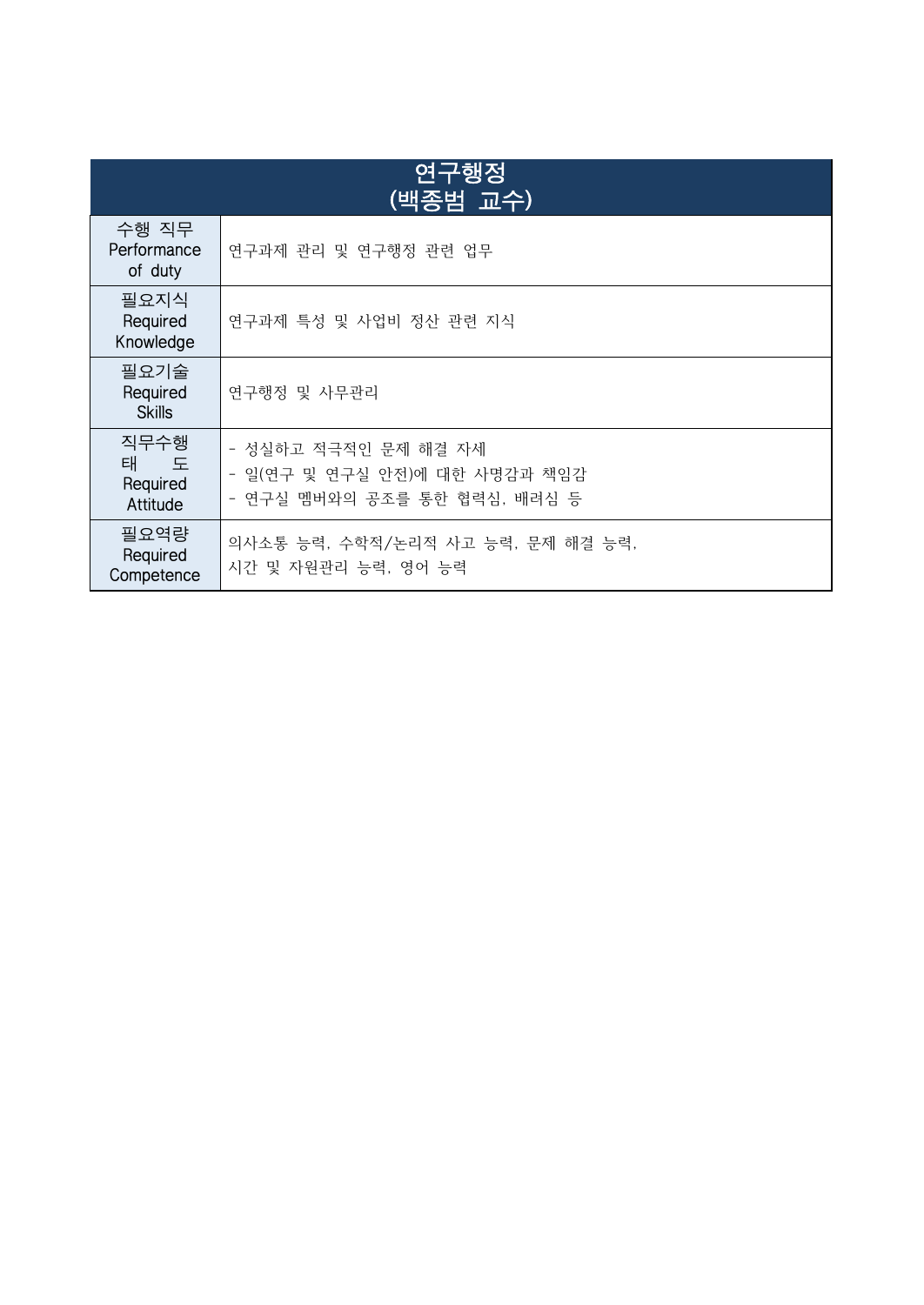| 연구행정<br>(정경민, 이현욱 교수)               |                                                                                                                   |
|-------------------------------------|-------------------------------------------------------------------------------------------------------------------|
| 수행 직무<br>Performance<br>of duty     | 연구과제 관리 및 연구행정 관련 업무                                                                                              |
| 필요지식<br>Required<br>Knowledge       | 연구과제 특성 및 사업비 정산 관련 지식                                                                                            |
| 필요기술<br>Required<br><b>Skills</b>   | 연구행정 및 사무 관리                                                                                                      |
| 직무수행<br>태 도<br>Required<br>Attitude | - 성실하고 적극적인 문제 해결 자세<br>- 연구과제별 행정업무 숙지, 규정에 대한 세밀한 검토 및 준수<br>- 연구실 구성원과 원활한 의사소통을 통한 협력 및 배려<br>- 업무 수행에 대한 책임감 |
| 필요역량<br>Required<br>Competence      | 의사소통 능력, 수학적/논리적 사고 능력, 문제 해결 능력, 시간 및 자원관리 능력,<br>영어 읽기 및 글쓰기                                                    |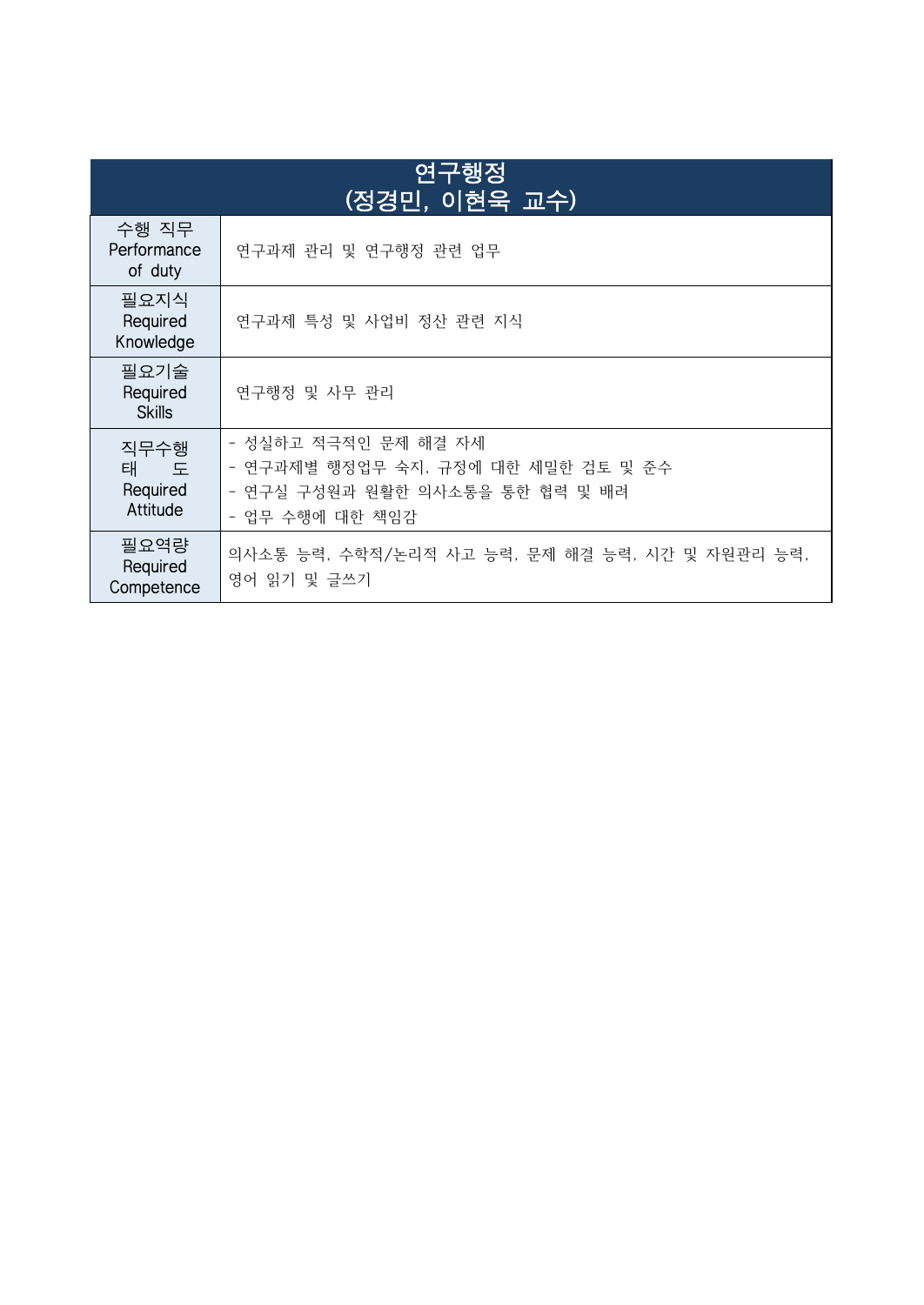| 연구행정<br>(류정기, 장성연, 권영국 교수)          |                                                                                     |
|-------------------------------------|-------------------------------------------------------------------------------------|
| 수행 직무<br>Performance<br>of duty     | 연구원                                                                                 |
| 필요지식<br>Required<br>Knowledge       | 연구과제 관리 및 연구 행정 관련 업무                                                               |
| 필요기술<br>Required<br><b>Skills</b>   | 한컴 워드, MS Office등 기본적 사무 프로그램 활용 기술<br>(우대사항) 연구과제 특성 및 사업비 정산 관련 지식                |
| 직무수행<br>태 도<br>Required<br>Attitude | 성실하고 적극적인 문제 해결 자세<br>일(연구과제 관리 및 행정 등)에 대한 사명감과 책임감<br>연구실 구성원가의 공조를 통한 협력심, 배려심 등 |
| 필요역량<br>Required<br>Competence      | 의사소통 능력<br>논리적 사고 능력<br>문제해결 능력<br>시간 및 자원관리 능력                                     |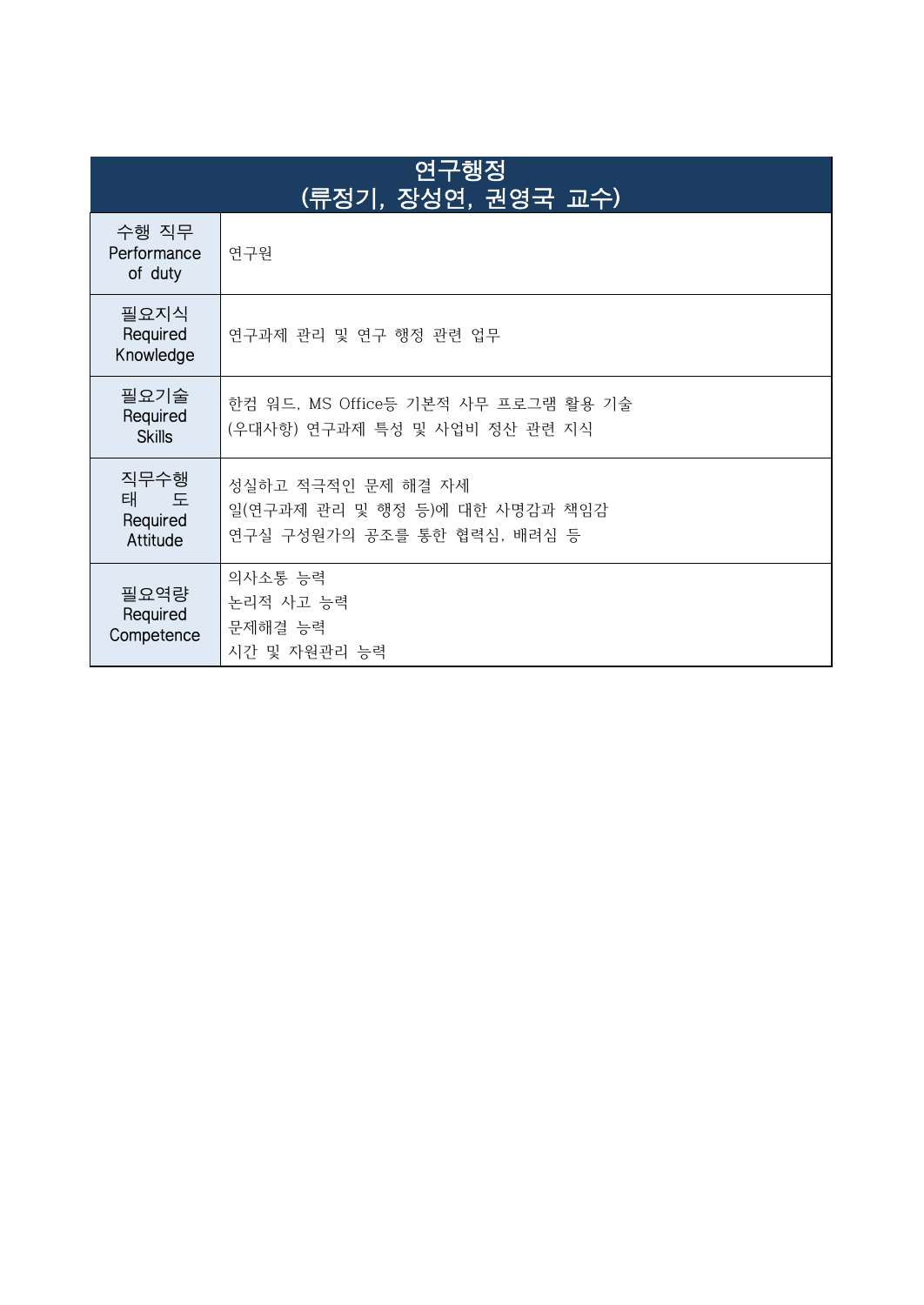| Biomass conversion & electrochemistry<br>(Prof. Jungki Ryu, 류정기 교수) |                                                                                                                                                                                                                                                                                        |
|---------------------------------------------------------------------|----------------------------------------------------------------------------------------------------------------------------------------------------------------------------------------------------------------------------------------------------------------------------------------|
| 수행 직무<br>Performance<br>of duty                                     | 박사후 연구원<br>리그닌, 리그노세룰로오스의 전기화학적 해중합을 통한 고부가화합물의 선택적 생산<br>기술 연구<br>Post-doc researcher<br>Study on electrochemical depolymerization of biomass (e.g., lignin and<br>lignocellulose) for the selective production of value-added chemicals                                              |
| 필요지식<br>Required<br>Knowledge                                       | 전기화학, 목재화학 또는 유기화학 등<br>Electrochemistry, Wood chemistry, organic chemistry, or any related<br>knowledge                                                                                                                                                                               |
| 필요기술<br>Required<br><b>Skills</b>                                   | 전기화학 분석 기술<br>화학물질 분석 기술<br>Basic electroanalytical techniques<br>Chemical characterization skills                                                                                                                                                                                     |
| 직무수행<br>태<br>도<br>Required<br>Attitude                              | 성실하고 적극적인 문제 해결 자세<br>일(연구 및 연구실 안전)에 대한 사명감과 책임감<br>연구실 구성원과의 공조를 통한 협력심, 배려심 등<br>Sincere and active attitude for problem solving<br>Responsibility for work (research and laboratory safety)<br>Cooperation and consideration through collaboration with other laboratory<br>memers |
| 필요역량<br>Required<br>Competence                                      | 의사소통 능력, 수학적/논리적 사고 능력, 문제 해결 능력, 시간 및 자원관리 능력<br>Communication, mathematical/logical thinking, problem solving, time, and<br>resource management, proficiency in English                                                                                                              |
| 자격요건<br>Eligibility                                                 | 관련 분야 박사학위 소지자<br>Ph.D. degree in related field                                                                                                                                                                                                                                        |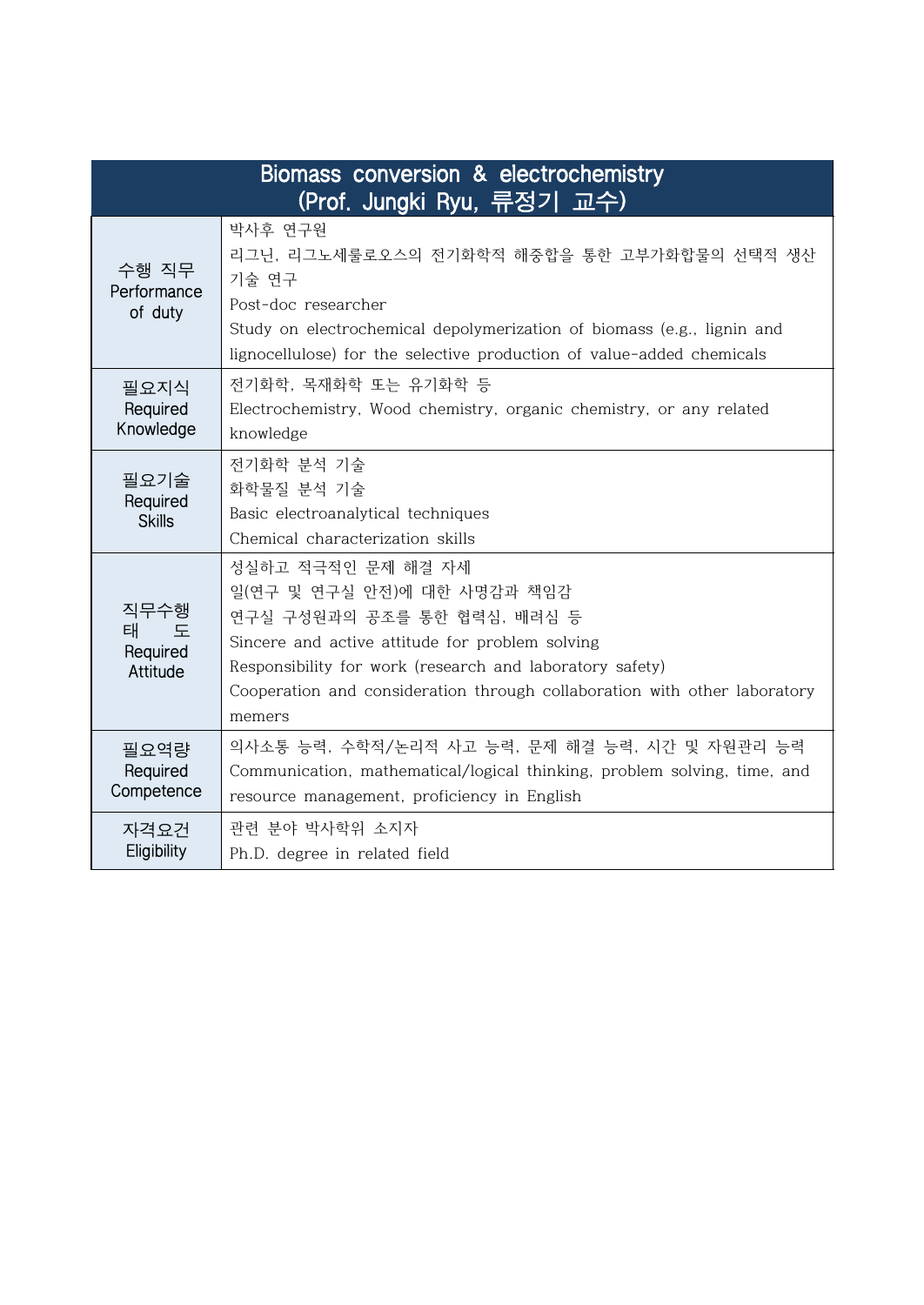| Sustainable Process Analysis, Design, and Engineering<br>(Prof. Hankwon Lim, 임한권 교수) |                                                                                                                                                                                                                                                      |
|--------------------------------------------------------------------------------------|------------------------------------------------------------------------------------------------------------------------------------------------------------------------------------------------------------------------------------------------------|
| 수행 직무<br>Performance<br>of duty                                                      | - 이산화탄소 포집 시스템 개발/운영/최적화<br>- CO2 capture system development/operation/optimization                                                                                                                                                                  |
| 필요지식<br>Required<br>Knowledge                                                        | - 이산화탄소 포집 시스템<br>- CO2 capture system                                                                                                                                                                                                               |
| 필요기술<br>Required<br><b>Skills</b>                                                    | - 이산화탄소 포집 시스템<br>- CO2 capture system                                                                                                                                                                                                               |
| 직무수행<br>태 도<br>Required<br>Attitude                                                  | - 성실하고 적극적인 문제 해결 자세<br>- 일에 대한 사명감과 책임감<br>- 연구실 멤버와의 공조를 통한 협력심, 배려심 등<br>- Sincere and active attitude for problem solving<br>- Responsibility for work<br>- Cooperation and consideration through collaboration with<br>other laboratory members |
| 필요역량<br>Required<br>Competence                                                       | - 의사소통 능력, 수학적/논리적 사고 능력, 문제 해결 능력,<br>시간 및 자원관리 능력, 영어 능력<br>- Communication, Mathematical/Logical Thinking, Problem Solving,<br>Time and Resource Management, Proficiency in English                                                               |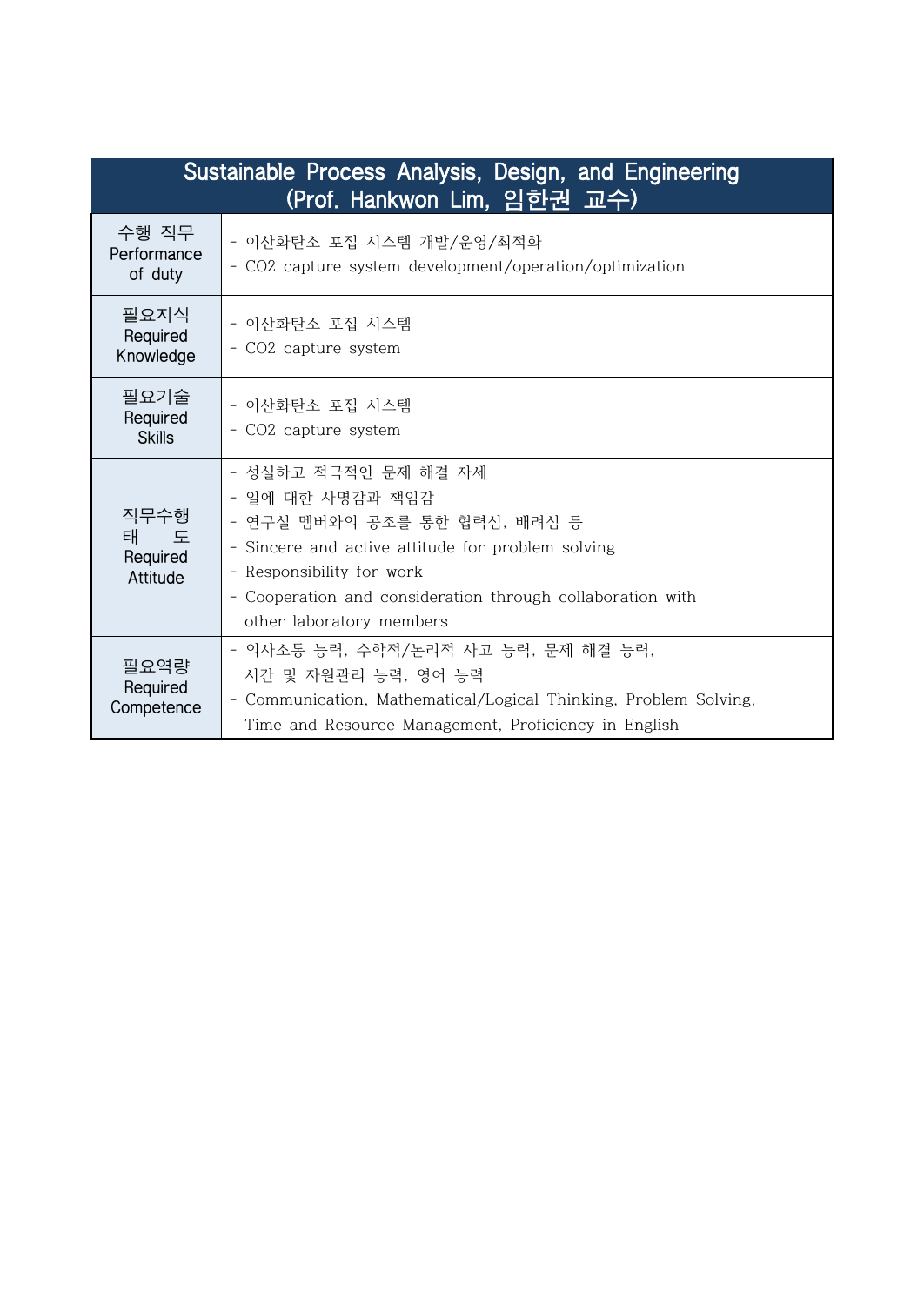# 공과대학 과학기술 교육센터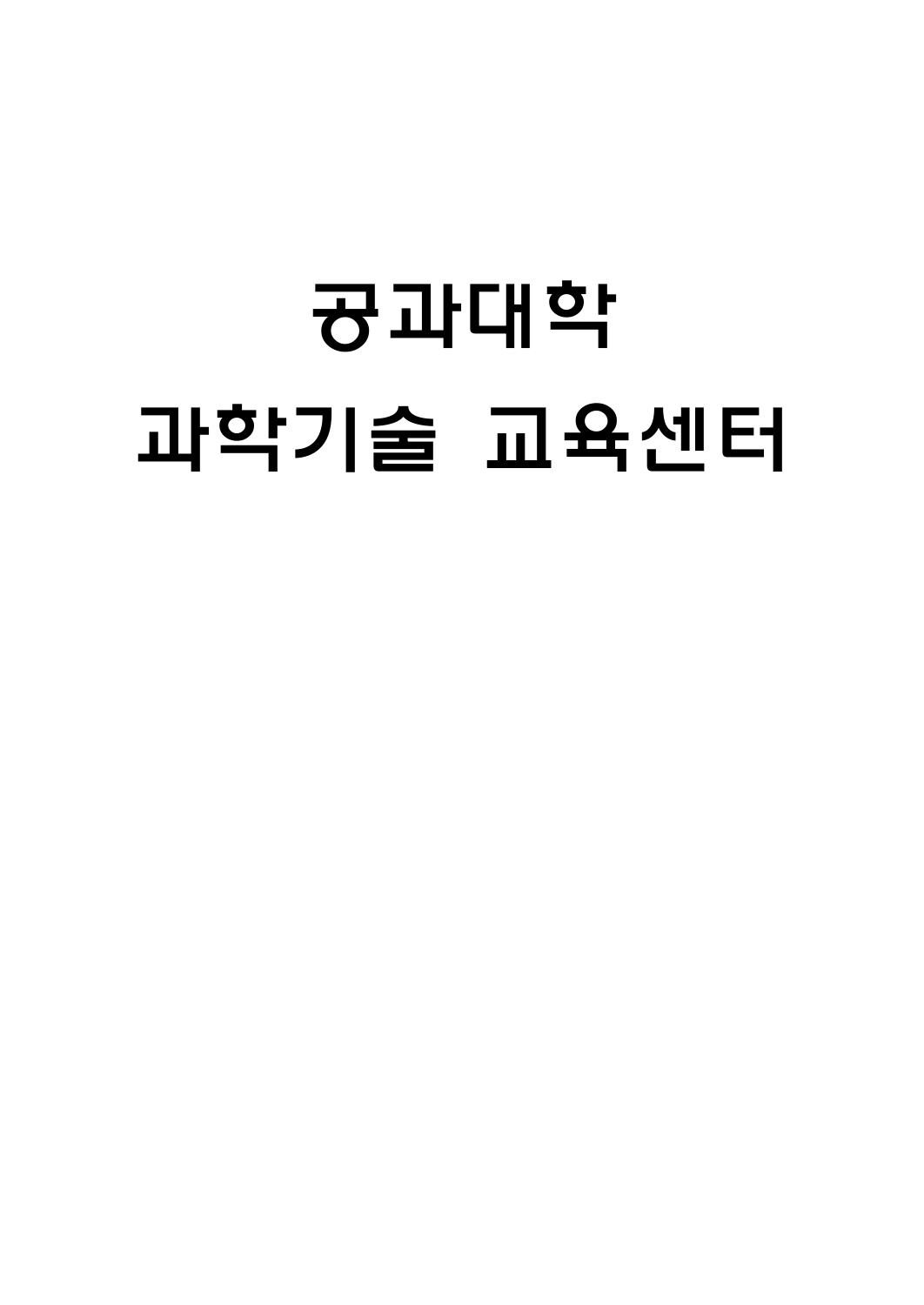| 교육공학 분야<br><u>(김성엽 교수)</u>          |                                                                                    |  |
|-------------------------------------|------------------------------------------------------------------------------------|--|
| 수행 직무<br>Performance<br>of duty     | - 교육프로그램 개발의 자료 제작 지원 및 관리<br>- 교육프로그램 운영의 과정 분석 지원 및 관리                           |  |
| 필요지식                                | - 교수학습 이론 및 방법론에 대한 지식                                                             |  |
| Required                            | - 수업설계 원리 및 절차에 대한 지식                                                              |  |
| Knowledge                           | - 이러닝 콘텐츠 개발 및 운영에 대한 지식                                                           |  |
| 필요기술                                | - 교육프로그램 개발 및 운영 과정에 필요한 양식 제작 기술                                                  |  |
| Required                            | - 교육프로그램 요구분석 및 설문조사 실시 기법                                                         |  |
| <b>Skills</b>                       | - 분석과정 관련 통계 기법                                                                    |  |
| 직무수행<br>태 도<br>Required<br>Attitude | - 성실하고 적극적인 문제 해결 자세<br>- 업무에 대한 사명감과 책임감<br>- 업무 관계자들과의 협업을 위한 의사소통 자세, 수용적인 태도 등 |  |
| 필요역량                                | - 문서 체계화 및 보고서(PPT 등) 작성 능력                                                        |  |
| Required                            | - 논리적이고 체계적인 문서 관리 능력                                                              |  |
| Competence                          | - 영어 문서 작성 및 의사소통 능력                                                               |  |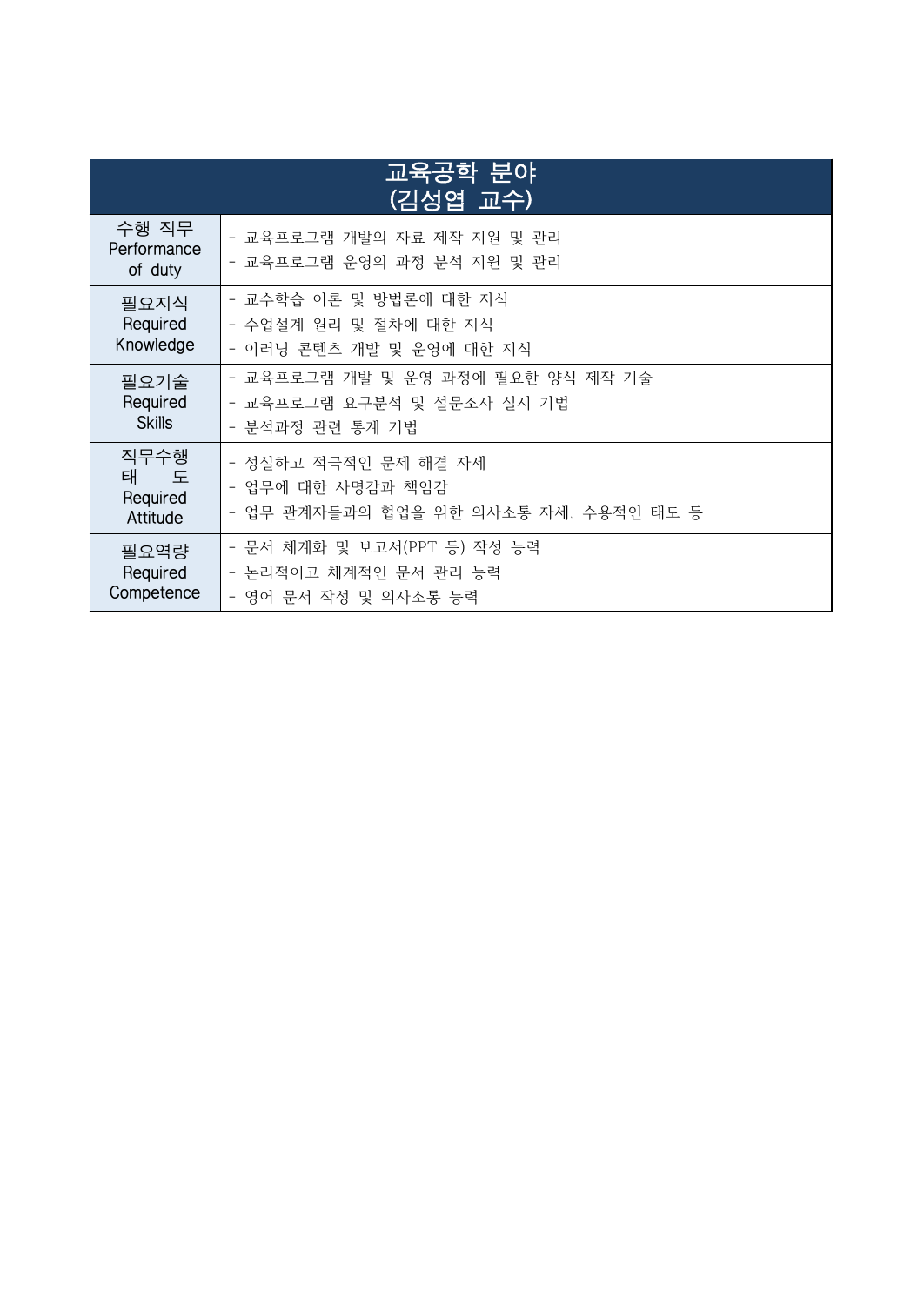# 반도체소재부품 대학원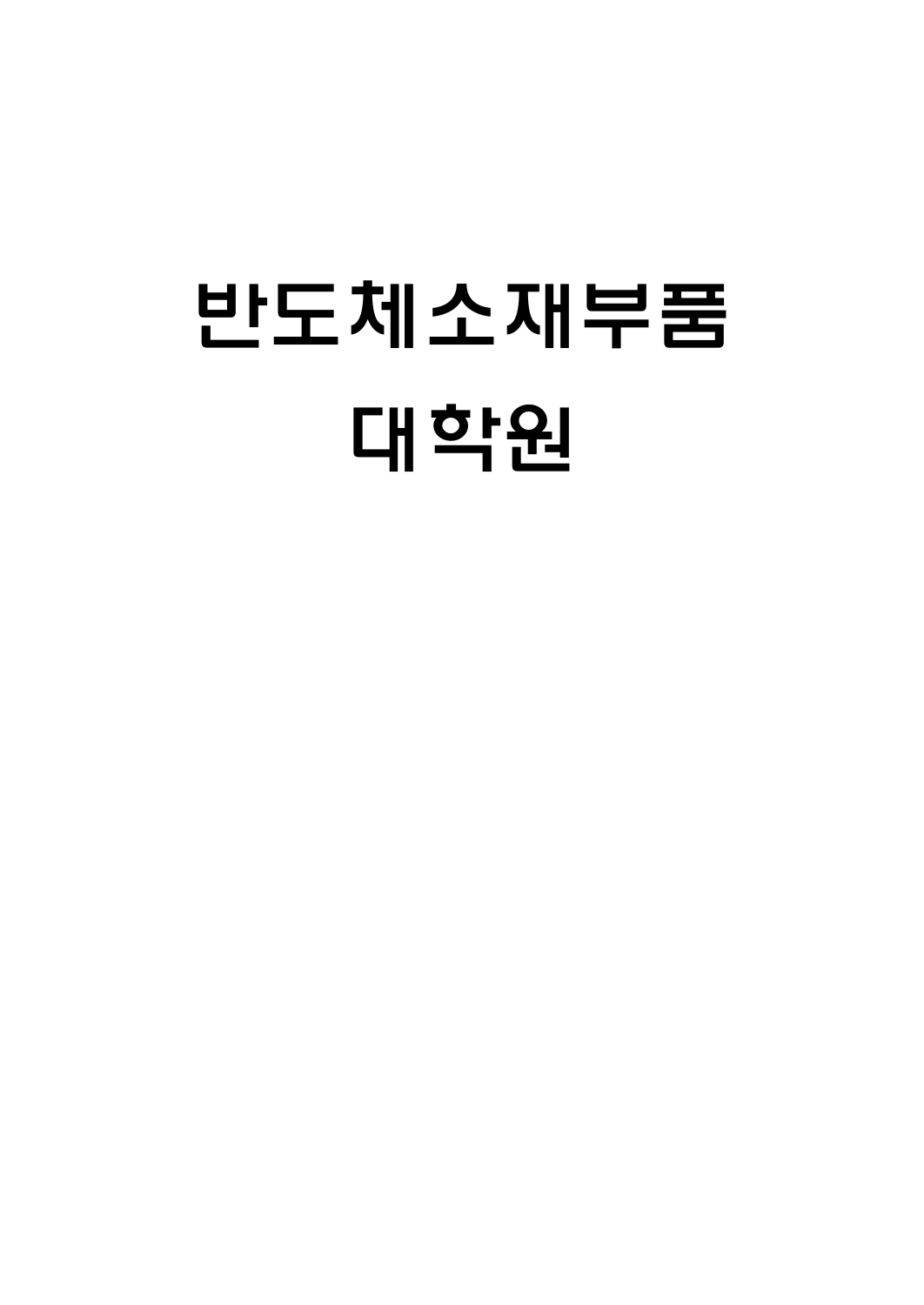| 연구행정<br>(정홍식 교수)                    |                                                                               |  |
|-------------------------------------|-------------------------------------------------------------------------------|--|
| 수행 직무<br>Performance<br>of duty     | 반도체소재부품대학원 및 반도체 센터 연구과제 및 행정                                                 |  |
| 필요지식<br>Required<br>Knowledge       | 연구과제 및 행정 관련 지식                                                               |  |
| 필요기술<br>Required<br><b>Skills</b>   | 연구과제 및 행정                                                                     |  |
| 직무수행<br>태 도<br>Required<br>Attitude | - 성실하고 적극적인 업무 태도<br>- 업무에 대한 사명감과 책임감 및 서비스 마인드<br>- 협력심, 배려심에 기반한 원만한 관계 형성 |  |
| 필요역량<br>Required<br>Competence      | 행정시스템 활용 능력, 의사소통 능력, 문제 해결 능력, 서비스 정신                                        |  |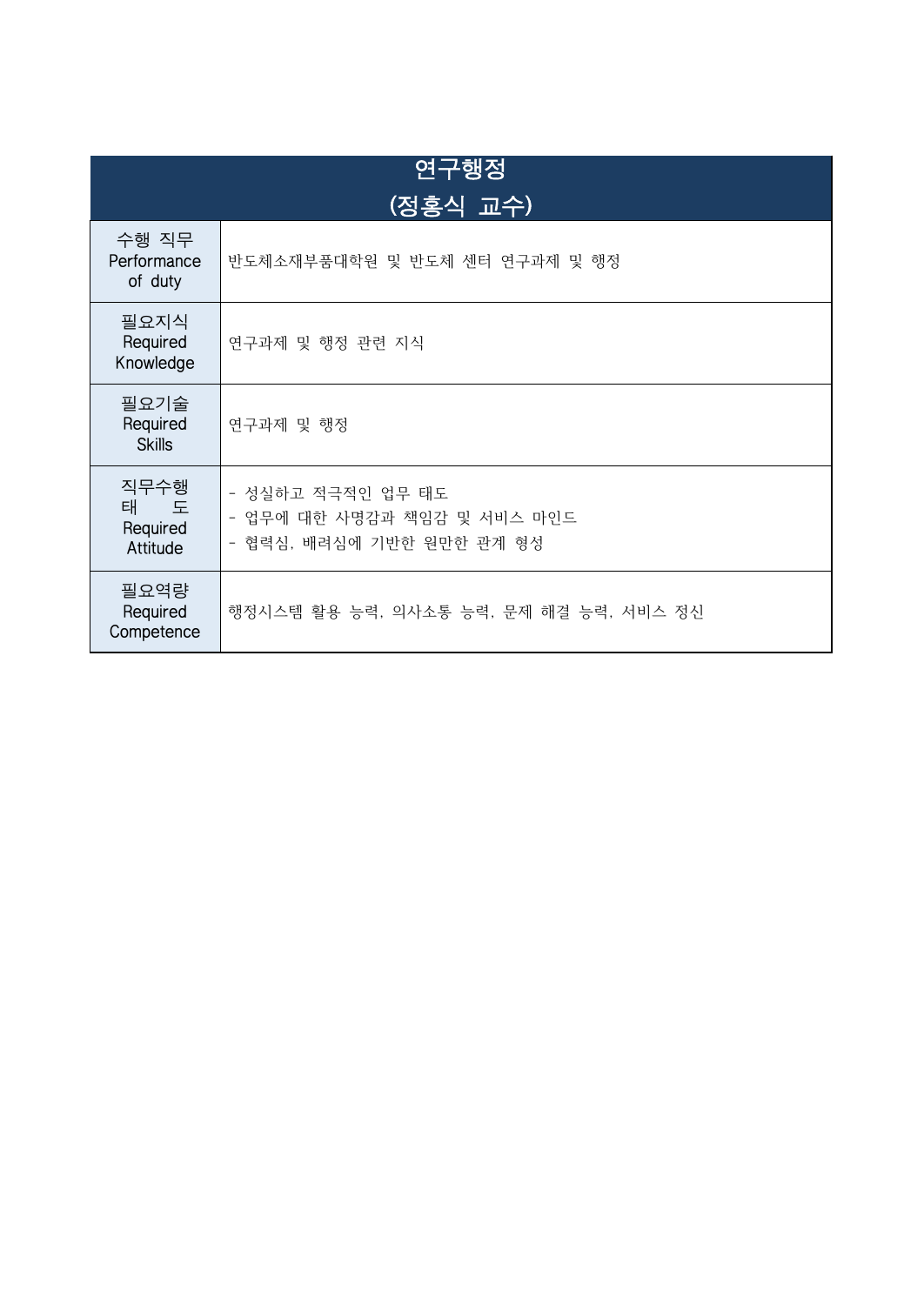# 탄소중립융합원 Carbon Neutral Institute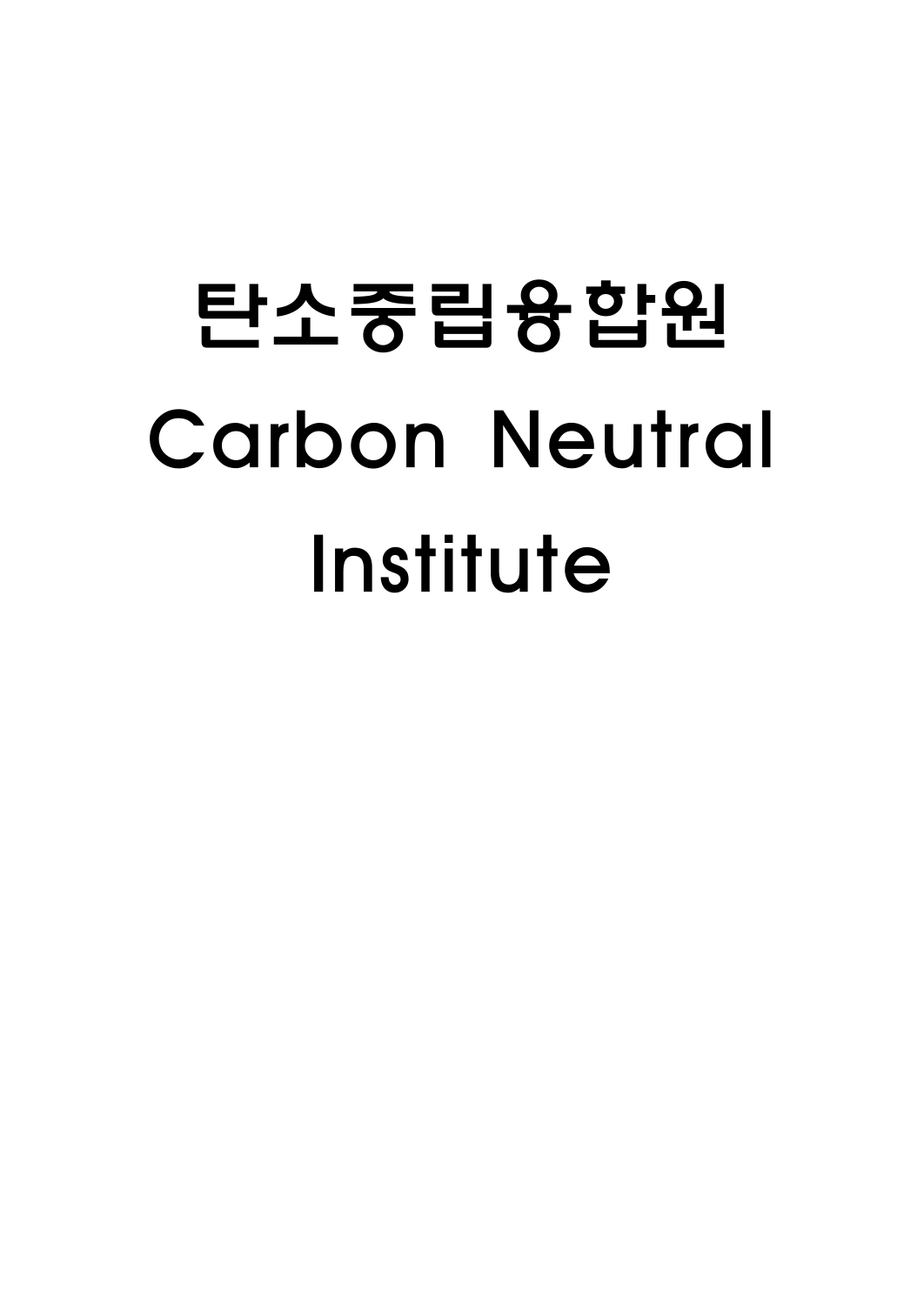| Carbon Neutral, Evironment(2)<br>탄소중립, 환경(2)<br>(Prof. Chang Keun Song, 송창근 교수) |                                                                                                                                                                                                                           |
|---------------------------------------------------------------------------------|---------------------------------------------------------------------------------------------------------------------------------------------------------------------------------------------------------------------------|
| 수행 직무<br>Performance<br>of duty                                                 | - 탄소/환경경제(경영), 지구환경과학(공학) 연구<br>- Research on Carbon/Environmental Economy & Business, Global<br>Environmental Science & Engineering                                                                                      |
| 필요지식<br>Required<br>Knowledge                                                   | - 경제/경영학, 공학, 과학<br>- Economy, Business, Engineering, Science                                                                                                                                                             |
| 필요기술<br>Required<br><b>Skills</b>                                               | - 탄소/환경 경제(경영), 지구환경 과학(공학)<br>- Carbon/Environmental Economy & Business, Global Environmental<br>Science & Engineering                                                                                                   |
| 직무수행<br>태 도<br>Required<br>Attitude                                             | - 성실하고 적극적인 문제 해결 자세<br>- 일에 대한 사명감과 책임감<br>- 연구실 멤버와의 공조를 통한 협력심, 배려심 등<br>- Sincere and active attitude for problem solving<br>- Responsibility for work<br>Cooperation and consideration with other laboratory members |
| 필요역량<br>Required<br>Competence                                                  | - 영어 능통자<br>- Fluent in English                                                                                                                                                                                           |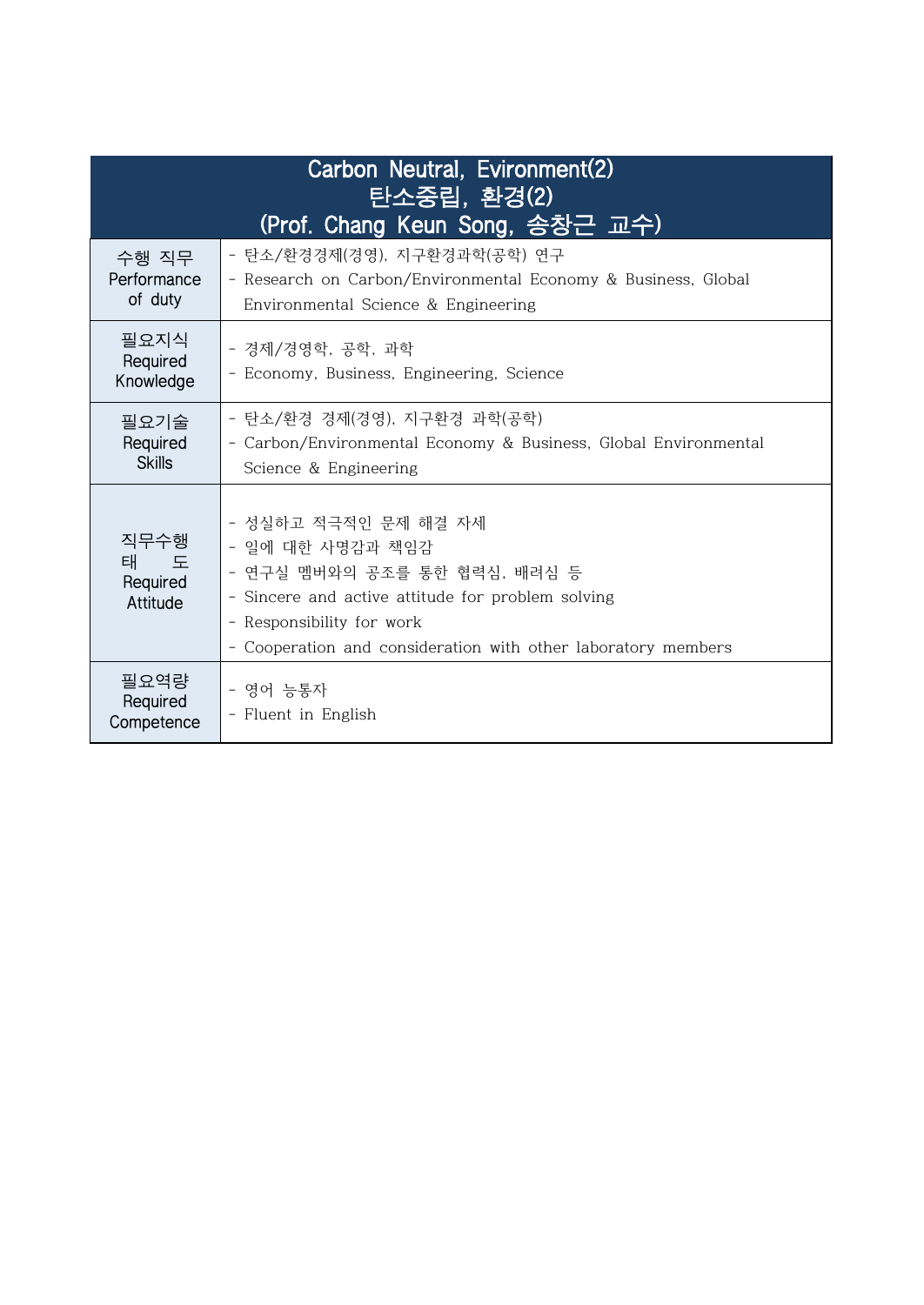| 연구행정<br>(김성엽 교수)                    |                                                                                                                                 |
|-------------------------------------|---------------------------------------------------------------------------------------------------------------------------------|
| 수행 직무<br>Performance<br>of duty     | - 탄소중립융합원 연구사업 과제 운영 및 예산관리<br>- 탄소중립융합원 운영관련 지출처리 및 예산관리<br>- 탄소중립융합원 국제협력 세미나 및 포럼 운영 지원<br>- 기타 교수.학생 지원, 문서작성, 행사지원 등의 일반행정 |
| 필요지식<br>Required<br>Knowledge       | 기본 컴퓨터활용 능력 (한글, Word, Excel, Powerpoint 등)                                                                                     |
| 필요기술<br>Required<br><b>Skills</b>   | 컴퓨터활용능력 및 사무처리 관련                                                                                                               |
| 직무수행<br>태 도<br>Required<br>Attitude | 적극적 협업 및 문제 해결 자세                                                                                                               |
| 필요역량<br>Required<br>Competence      | - 컴퓨터 활용 능력<br>- 의사소통 및 대인관계에서의 문제해결능력<br>- 영어회화, 간략 영문서 작성 능력 (우대)                                                             |